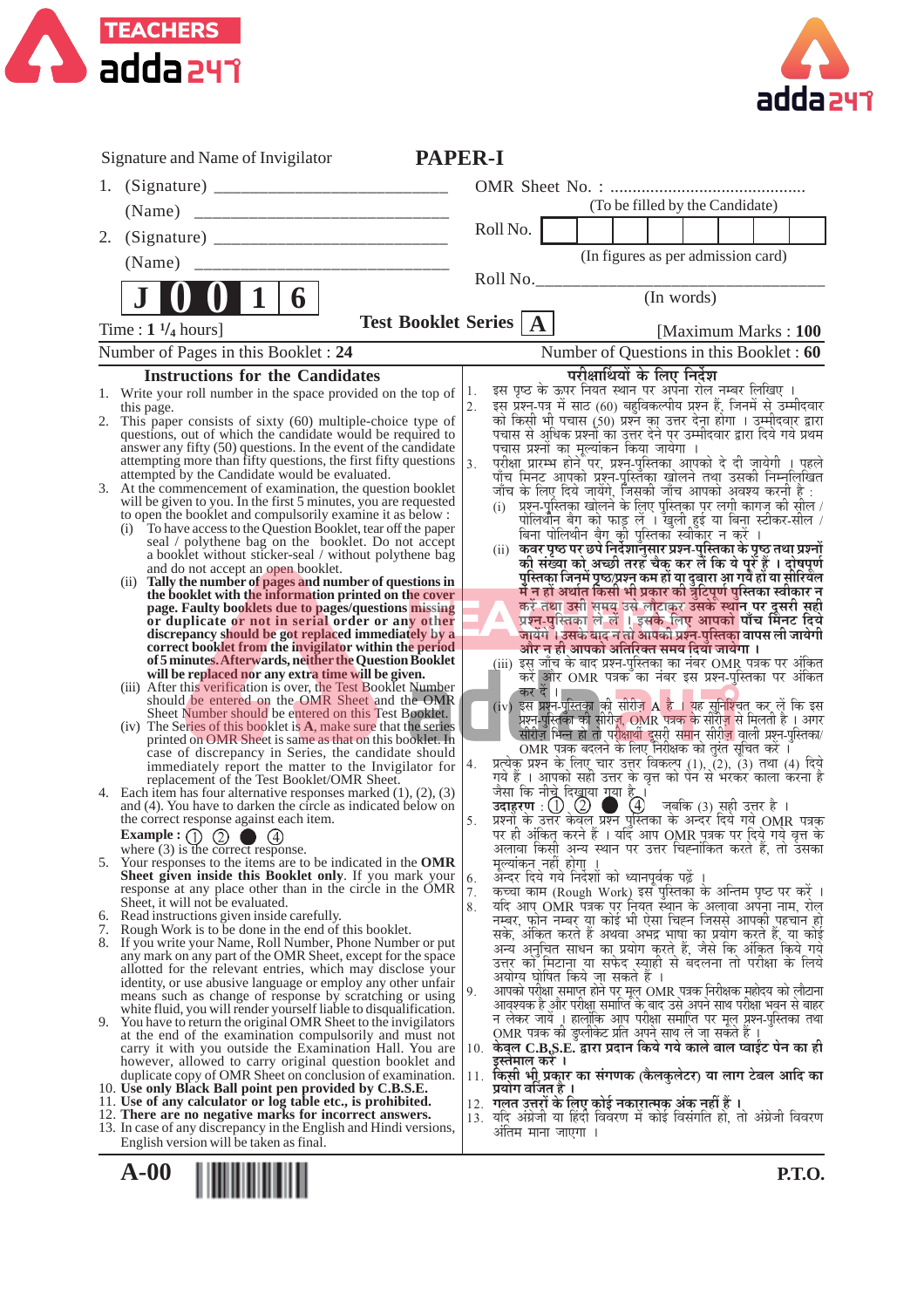# **Paper – I**

- **Note :** This paper contains **Sixty (60)** multiple choice questions, each question carrying **two (2)** marks.
	- Candidate is expected to answer any **Fifty (50)** questions.
	- In case more than **Fifty (50)** questions are attempted, only the first **Fifty (50)** questions will be evaluated.
- **1.** Select the alternative which consists of positive factors contributing to effectiveness of teaching :

List of factors :

- (a) Teacher's knowledge of the subject.
- (b) Teacher's socio-economic background.
- (c) Communication skill of the teacher.
- (d) Teacher's ability to please the students.
- (e) Teacher's personal contact with students.

 (f) Teacher's competence in managing and monitoring the classroom transactions. **Codes :** 

- (1) (b), (c) and (d) (2) (c), (d) and (f)
- (3) (b), (d) and (e) (4) (a), (c) and (f)

**2.** The use of teaching aids is justified on the grounds of

- (1) attracting students' attention in the class room.
- (2) minimising indiscipline problems in the classroom.
- (3) optimising learning outcomes of students.
- (4) effective engagement of students in learning tasks. المستور
- **3. Assertion (A) :** The purpose of higher education is to promote critical and creative thinking abilities among students.

**Reason (R)** : These abilities ensure job placements.

- Choose the correct answer from the following code :
- (1) Both (A) and  $(R)$  are true and  $(R)$  is the correct explanation of  $(A)$ .
- (2) Both (A) and (R) are true but (R) is not the correct explanation of  $(A)$ .
- (3) (A) is true but  $(R)$  is false.
- (4) (A) is false but  $(R)$  is true.
- **4.** Match the items of the first set with that of the second set in respect of evaluation system. Choose the correct code :

# Set – I Set – II

- 
- c. Continuous and comprehensive evaluation
- d. Norm and criterion referenced tests
- **Codes :**

|     | a            | b   | $\mathbf{c}$     | d             |
|-----|--------------|-----|------------------|---------------|
| (1) | iv           | 111 |                  | $\mathbf{ii}$ |
| (2) | $\mathbf{i}$ | ii  | $\overline{111}$ | iv            |
| (3) | iii          | iv  | ii               |               |
| (4) | i.           | iii | iv               | ii            |

- 
- 

 $\blacksquare$ 

- a. Formative evaluation i. Evaluating cognitive and co-cognitive aspects with regularity
- b. Summative evaluation ii. Tests and their interpretations based on a group and certain yardsticks
	- iii. Grading the final learning outcomes
	- iv. Quizzes and discussions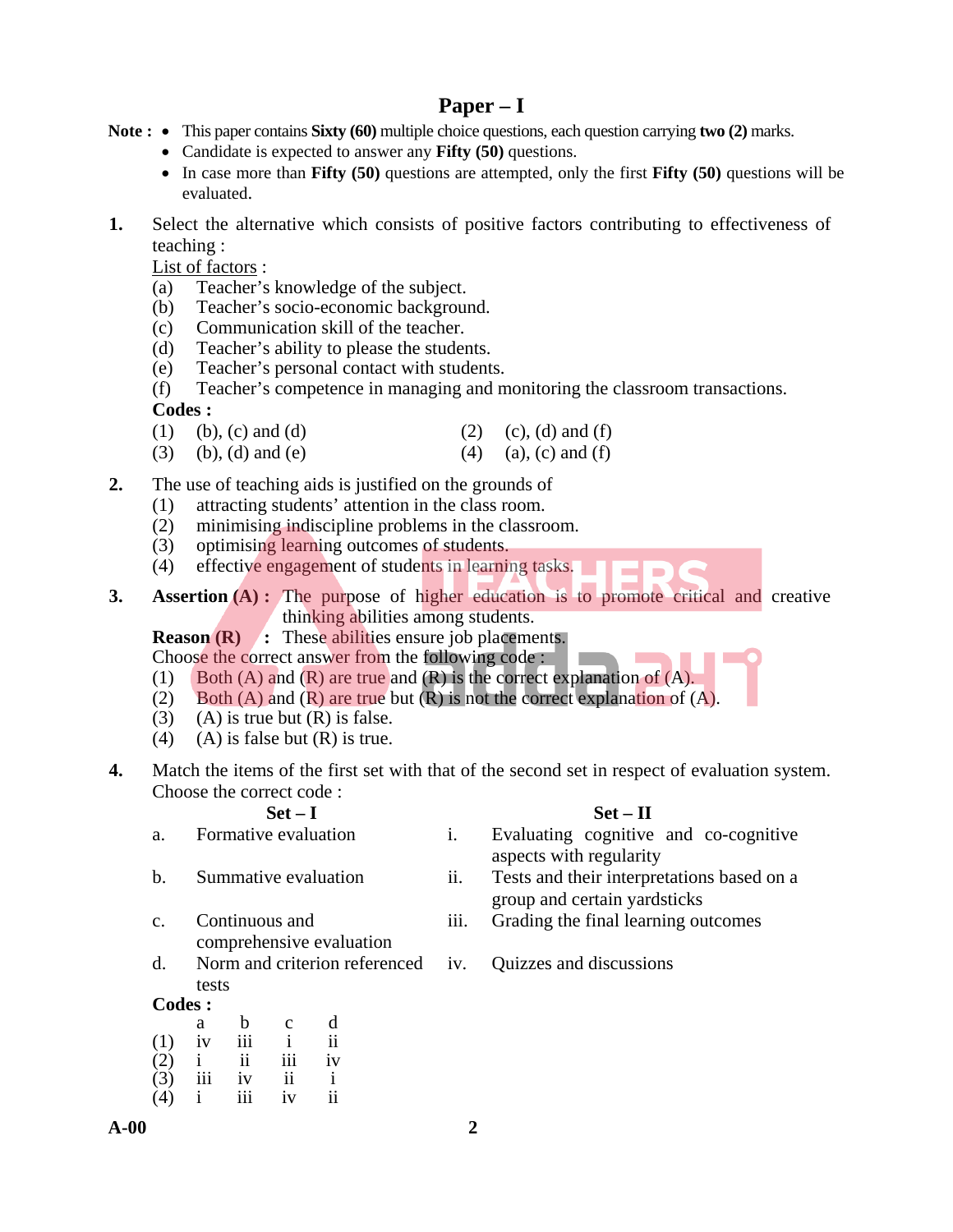# **¯ÖÏ¿®Ö¯Ö¡Ö – I**

|    | <b>नोट</b> : • इस प्रश्नपत्र में <b>साठ (60</b> ) बहुविकल्पीय प्रश्न हैं । प्रत्येक प्रश्न के <b>दो (2)</b> अंक हैं । |              |                                    |              |                                                                                                   |            |                                                                                                          |
|----|-----------------------------------------------------------------------------------------------------------------------|--------------|------------------------------------|--------------|---------------------------------------------------------------------------------------------------|------------|----------------------------------------------------------------------------------------------------------|
|    |                                                                                                                       |              |                                    |              | अभ्यर्थी को कोई भी <b>पचास (50)</b> प्रश्नों के उत्तर देने हैं ।                                  |            |                                                                                                          |
|    | $\bullet$                                                                                                             |              |                                    |              |                                                                                                   |            | यदि पचास (50) से अधिक प्रश्नों के उत्तर दिये तो प्रथम पचास (50) प्रश्न ही जाँचे जायेंगे ।                |
| 1. | शिक्षण की प्रभावकारिता में योगदान देने वाले सकारात्मक कारकों वाले विकल्प का चयन कीजिए :                               |              |                                    |              |                                                                                                   |            |                                                                                                          |
|    | <u>कारकों की सूची :</u>                                                                                               |              |                                    |              |                                                                                                   |            |                                                                                                          |
|    | (a)                                                                                                                   |              |                                    |              | अध्यापक को विषय का ज्ञान                                                                          |            |                                                                                                          |
|    | (b)                                                                                                                   |              |                                    |              | अध्यापक की सामाजिक-आर्थिक पृष्ठभूमि                                                               |            |                                                                                                          |
|    | (c)                                                                                                                   |              |                                    |              | अध्यापक का संप्रेषण कौशल                                                                          |            |                                                                                                          |
|    | (d)                                                                                                                   |              |                                    |              | विद्यार्थियों को संतुष्ट करने की अध्यापक की योग्यता                                               |            |                                                                                                          |
|    | (e)                                                                                                                   |              |                                    |              | विद्यार्थियों के साथ अध्यापक का व्यक्तिगत संपर्क                                                  |            |                                                                                                          |
|    | (f)                                                                                                                   |              |                                    |              |                                                                                                   |            | कक्षा संव्यवहार के संचालन और अनुश्रवण में अध्यापक की क्षमता                                              |
|    | कूट :                                                                                                                 |              |                                    |              |                                                                                                   |            |                                                                                                          |
|    | (1)<br>(3)                                                                                                            |              | (b), (c) और (d)<br>(b), (d) और (e) |              |                                                                                                   | (2)<br>(4) | (c), (d) और (f)<br>(a), (c) और (f)                                                                       |
|    |                                                                                                                       |              |                                    |              |                                                                                                   |            |                                                                                                          |
| 2. |                                                                                                                       |              |                                    |              |                                                                                                   |            | शिक्षण संबंधी सहायक-उपकरणों की उपयोगिता के औचित्य का आधार है                                             |
|    | (1)                                                                                                                   |              |                                    |              | कक्षा में विद्यार्थियों का ध्यान आकर्षित करना ।                                                   |            |                                                                                                          |
|    | (2)                                                                                                                   |              |                                    |              | कक्षा में अनुशासनहीनता की समस्या को कम करना ।<br>विद्यार्थियों के अधिगम परिणामों को इष्टतम करना । |            |                                                                                                          |
|    | (3)<br>(4)                                                                                                            |              |                                    |              | अधिगम कार्यों में विद्यार्थियों को प्रभावी ढंग से लगाना ।                                         |            |                                                                                                          |
|    |                                                                                                                       |              |                                    |              |                                                                                                   |            |                                                                                                          |
| 3. |                                                                                                                       |              |                                    |              |                                                                                                   |            | अभिकथन (A) : उच्च शिक्षा का प्रयोजन विद्यार्थियों में आलोचनात्मक और सृजनात्मक चिन्तन योग्यता             |
|    |                                                                                                                       | तर्क $(R)$   |                                    |              | ्को बढ़ावा देना है ।                                                                              |            | इन योग्यताओं से कार्य-स्थापन सुनिश्चित होता है।                                                          |
|    |                                                                                                                       |              |                                    |              | निम्नलिखित कूट से सही उत्तर का चयन कीजिये :                                                       |            |                                                                                                          |
|    | (1)                                                                                                                   |              |                                    |              |                                                                                                   |            | (A) और (R) दोनों सही हैं और (R), (A) की सही व्याख्या है।                                                 |
|    | (2)                                                                                                                   |              |                                    |              |                                                                                                   |            | (A) और (R) दोनों सही हैं, किंतु (R), (A) की सही व्याख्या नहीं है ।                                       |
|    | (3)                                                                                                                   |              |                                    |              | $(A)$ सही है और $(R)$ गलत है ।                                                                    |            |                                                                                                          |
|    | (4)                                                                                                                   |              |                                    |              | $(A)$ गलत है और $(R)$ सही है)।                                                                    |            |                                                                                                          |
| 4. |                                                                                                                       |              |                                    |              |                                                                                                   |            | मूल्यांकन प्रणाली की दृष्टि से सेट – I के मदों को सेट – II के मदों के साथ सुमेलित कीजिए । सही कूट का चयन |
|    |                                                                                                                       | कीजिए :      |                                    |              |                                                                                                   |            |                                                                                                          |
|    |                                                                                                                       |              |                                    | सेट – I      |                                                                                                   |            | सेट – II                                                                                                 |
|    | a.                                                                                                                    |              | रचनात्मक मूल्यांकन                 |              |                                                                                                   | i.         | नियमितता के साथ संज्ञानात्मक, सह-संज्ञानात्मक                                                            |
|    |                                                                                                                       |              |                                    |              |                                                                                                   |            | पहलुओं का मूल्यांकन करना ।                                                                               |
|    | b.                                                                                                                    |              | संकलनात्मक मूल्यांकन               |              |                                                                                                   | ii.        | किसी समूह और कुछ मानदंडों के आधार पर                                                                     |
|    |                                                                                                                       |              |                                    |              |                                                                                                   |            | परीक्षण और उनकी व्याख्या                                                                                 |
|    | $\mathbf{c}$ .                                                                                                        |              |                                    |              | सतत और व्यापक मूल्यांकन                                                                           | iii.       | अंतिम अधिगम परिणामों का श्रेणीकरण                                                                        |
|    | d.                                                                                                                    |              |                                    |              | मानक और निकष संदर्भित परीक्षण                                                                     | iv.        | प्रश्नोत्तरी और चर्चाएँ                                                                                  |
|    | कूट :                                                                                                                 |              |                                    |              |                                                                                                   |            |                                                                                                          |
|    |                                                                                                                       | a            | $\mathbf b$                        | $\mathbf c$  | d                                                                                                 |            |                                                                                                          |
|    | (1)                                                                                                                   | iv           | iii                                | $\mathbf{i}$ | $\mathbf{ii}$                                                                                     |            |                                                                                                          |
|    | (2)                                                                                                                   | $\mathbf{1}$ | $\ddot{\mathbf{i}}$                | iii          | iv                                                                                                |            |                                                                                                          |

 (3) iii iv ii i (4) i iii iv ii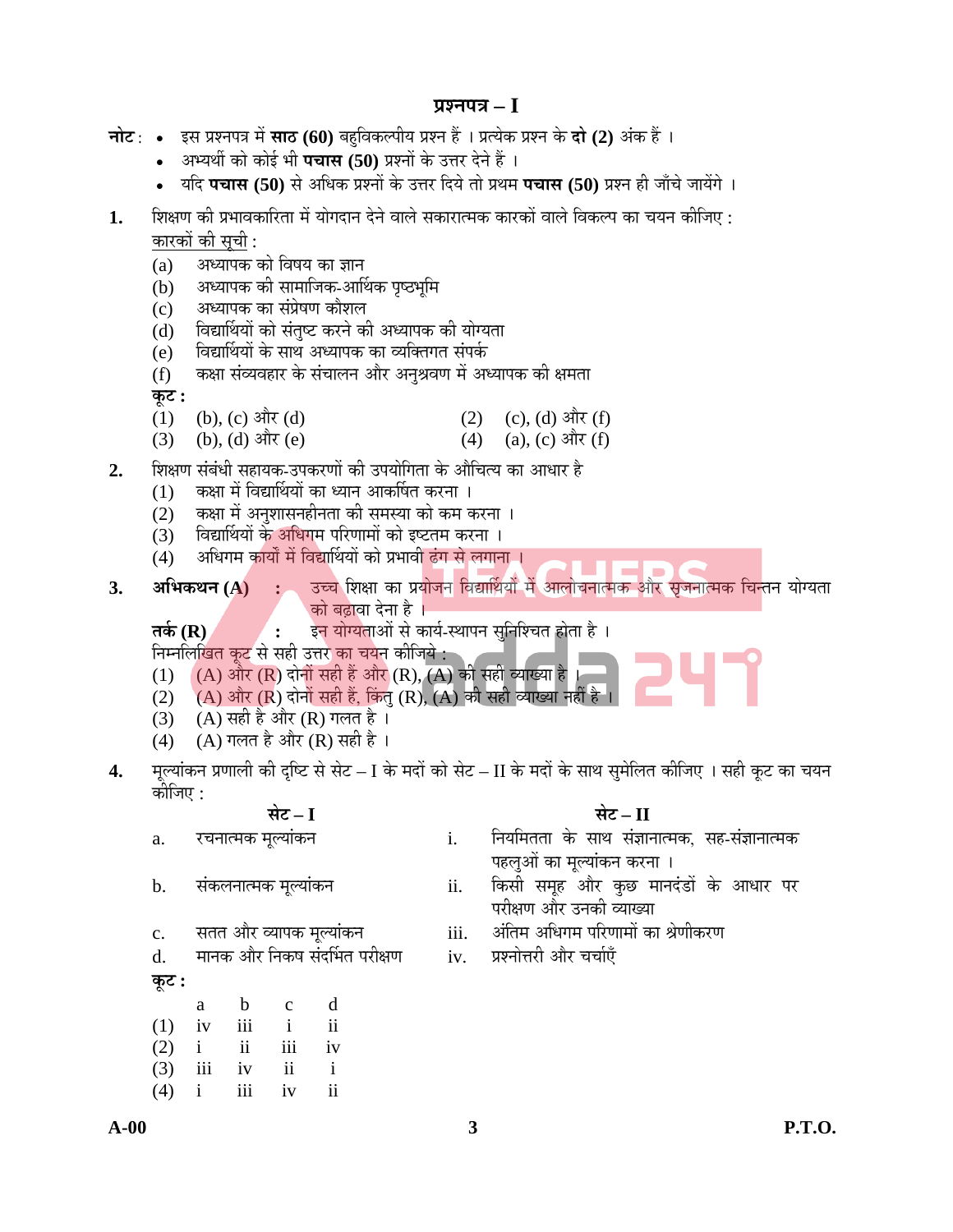- **5.** A researcher intends to explore the effect of possible factors for the organization of effective mid-day meal interventions. Which research method will be most appropriate for this study ?
	- (1) Historical method (2) Descriptive survey method
		-
	- (3) Experimental method (4) Ex-post-facto method
		-
- **6.** Which of the following is an initial mandatory requirement for pursuing research ?
	- (1) Developing a research design
	- (2) Formulating a research question
	- (3) Deciding about the data analysis procedure
	- (4) Formulating a research hypothesis
- **7.** The format of thesis writing is the same as in
	- (1) preparation of a research paper/article
	- (2) writing of seminar presentation
	- (3) a research dissertation
	- (4) presenting a workshop / conference paper
- **8.** In qualitative research paradigm, which of the following features may be considered critical ?
	- (1) Data collection with standardised research tools.
	- (2) Sampling design with probability sample techniques.
	- (3) Data collection with bottom-up empirical evidences.
	- (4) Data gathering to take place with top-down systematic evidences.
- **9.** From the following list of statements identify the set which has negative implications for 'research ethics' :
	- (i) A researcher critically looks at the findings of another research.
	- (ii) Related studies are cited without proper references.
	- (iii) Research findings are made the basis for policy making.
	- (iv) Conduct of practitioner is screened in terms of reported research evidences.
	- (v) A research study is replicated with a view to verify the evidences from other researches.
	- (vi) Both policy making and policy implementing processes are regulated in terms of preliminary studies.

### **Codes :**

- (1) (i), (ii) and (iii) (2) (ii), (iii) and (iv) (3) (ii), (iv) and (vi) (4) (i), (iii) and (v)
- **10.** In a research on the effect of child-rearing practices on stress-proneness of children in completing school projects, the hypothesis formulated is that 'child rearing practices do influence stress-proneness'. At the data-analysis stage a null hypothesis is advanced to find out the tenability of research hypothesis. On the basis of the evidence available, the null hypothesis is rejected at 0.01 level of significance. What decision may be warranted in respect of the research hypothesis ?
	- (1) The research hypothesis will also be rejected.
	- (2) The research hypothesis will be accepted.
	- (3) Both the research hypothesis and the null hypothesis will be rejected.
	- (4) No decision can be taken in respect of the research hypothesis.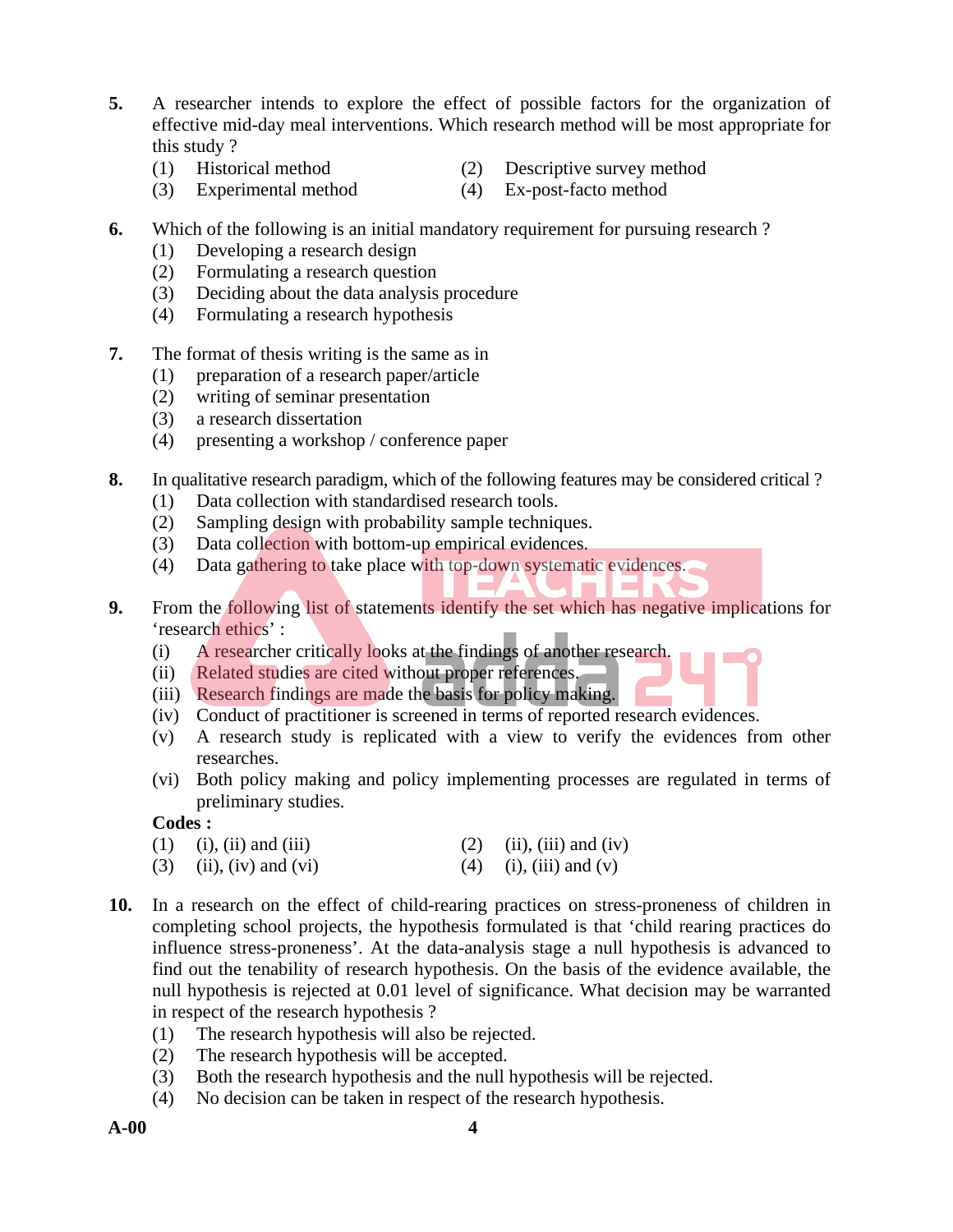- 5. यदि कोई शोधार्थी प्रभावी मिड-डे मील हस्तक्षेप के आयोजन के लिए संभावित कारकों के प्रभाव का पता लगाना चाहता है तो अनुसंधान की कौन सी पद्धति इस अध्ययन के लिए सर्वोत्तम होगी ?
	- (1) ‹ê×ŸÖÆÖ×ÃÖÛ ¯Ö¨×ŸÖ (2) ¾ÖÞÖÔ®ÖÖŸ´ÖÛ ÃÖ¾ÖìõÖÞÖ ¯Ö¨×ŸÖ
	- (3) प्रयोगात्मक पद्धति (4) कार्योत्तर पद्धति
- **6.** शोध करने के लिए निम्नलिखित में से कौन सी आरंभिक अनिवार्यता की अपेक्षा है ?
	- (1) अनुसंधान अभिकल्प विकसित करना ।
	- (2) अनुसंधान-प्रश्न तैयार करना ।
	- (3) प्रदत्त विश्लेषण प्रक्रिया के संबंध में निर्णय लेना ।
	- (4) अनुसंधान-परिकल्पना निर्मित करना ।
- 7. शोध-प्रबंध लिखने का प्रारूप वही होता है जो निम्नलिखित में होता है:
	- (1) शोध-पत्र/लेख तैयार करना । (2) संगोष्ठी प्रस्तुतीकरण का लेखन
	- (3) शोध के लघुशोध-प्रबंध में (4) कार्यशाला/सम्मेलन में लेख प्रस्तुत करना ।
- 8. गुणात्मक शोध के प्रतिमान में, निम्नलिखित में से कौन सी विशेषता को महत्त्वपूर्ण माना जा सकता है ?
	- (1) मानकीकृत शोध उपकरणों की सहायता से प्रदत्त का संकलन ।
	- (2) संभाव्य प्रतिदर्श तकनीक सहित प्रतिदर्श चयन का अभिकल्प ।
	- (3) प्रदत्तों के संग्रहण में इंद्रियानभविक साक्ष्यों का निम्न से उच्च स्तरीयता की ओर उन्मुखता ।
	- (4) उच्च से निम्न व्यवस्थित साक्ष्यों सहित प्रदत्त संग्रहण ।
- 9. निम्नलिखित कथनों की सूची से उस सेट को चिह्नित कीजिए, जिसका 'शोध की नैतिकता' पर नकारात्मक प्रभाव पड़ता है :
	- (i) शोधार्थी, दूसरे शोध के निष्कर्षों पर आलोचनात्मक दृष्टि डालता है)।
	- (ii) दचित संदर्भों के बिना संबंधित अध्ययनों को उद्धृत किया जाता है ।
	- (iii) शोध के निष्कर्ष नीति निर्माण का आधार होते हैं ।
	- (iv) प्रकाशित शोध साक्ष्यों के आधार पर व्यवहारकर्ताओं के आचरण का परीक्ष<mark>ण कि</mark>या जाता है ।
	- (v) अन्य शोधों के साक्ष्यों का सत्यापन करने की दृष्टि से शोध अध्ययन को आवृत्यात्मक रूप में निष्पन्न किया जाता है ।
	- (vi) नीति निर्माण और नीति क्रियान्वयन दोनों प्रक्रियाओं को प्रारंभिक अध्ययनों के आधार पर प्रतिपादित किया जाता है ।
	- $\overline{\phi}$ :
	- (1) (i), (ii) और (iii) (2) (ii), (iii) और (iv)
	- (3) (ii), (iv) और (vi) (4) (i), (iii) और (v)
- 10. विद्यालय-परियोजना को पूरा करने में बच्चों की प्रतिबल उन्मुखता पर शिशु पालन व्यवहार के प्रभाव संबंधी शोध में, निर्मित परिकल्पना यह है कि 'शिश् पालन व्यवहार का प्रतिबल उन्मुखता पर अवश्य प्रभाव पड़ता है ।' प्रदत्त विश्लेषण की अवस्था में शोध परिकल्पना की स्वीकार्यता का पता लगाने के लिए शून्य परिकल्पना को प्रस्तावित किया जाता है । उपलब्ध साक्ष्य के आधार पर शून्य परिकल्पना को सार्थकता के .01 स्तर पर अस्वीकार किया जाता है । शोध परिकल्पना के संबंध में क्या निर्णय अपेक्षित है ?
	- (1) शोध परिकल्पना को भी अस्वीकार किया जाएगा ।
	- (2) शोध परिकल्पना को स्वीकार किया जाएगा ।
	- (3) शोध परिकल्पना और शुन्य परिकल्पना दोनों को अस्वीकार किया जाएगा ।
	- (4) शोध परिकल्पना के संबंध में कोई निर्णय नहीं लिया जा सकता है ।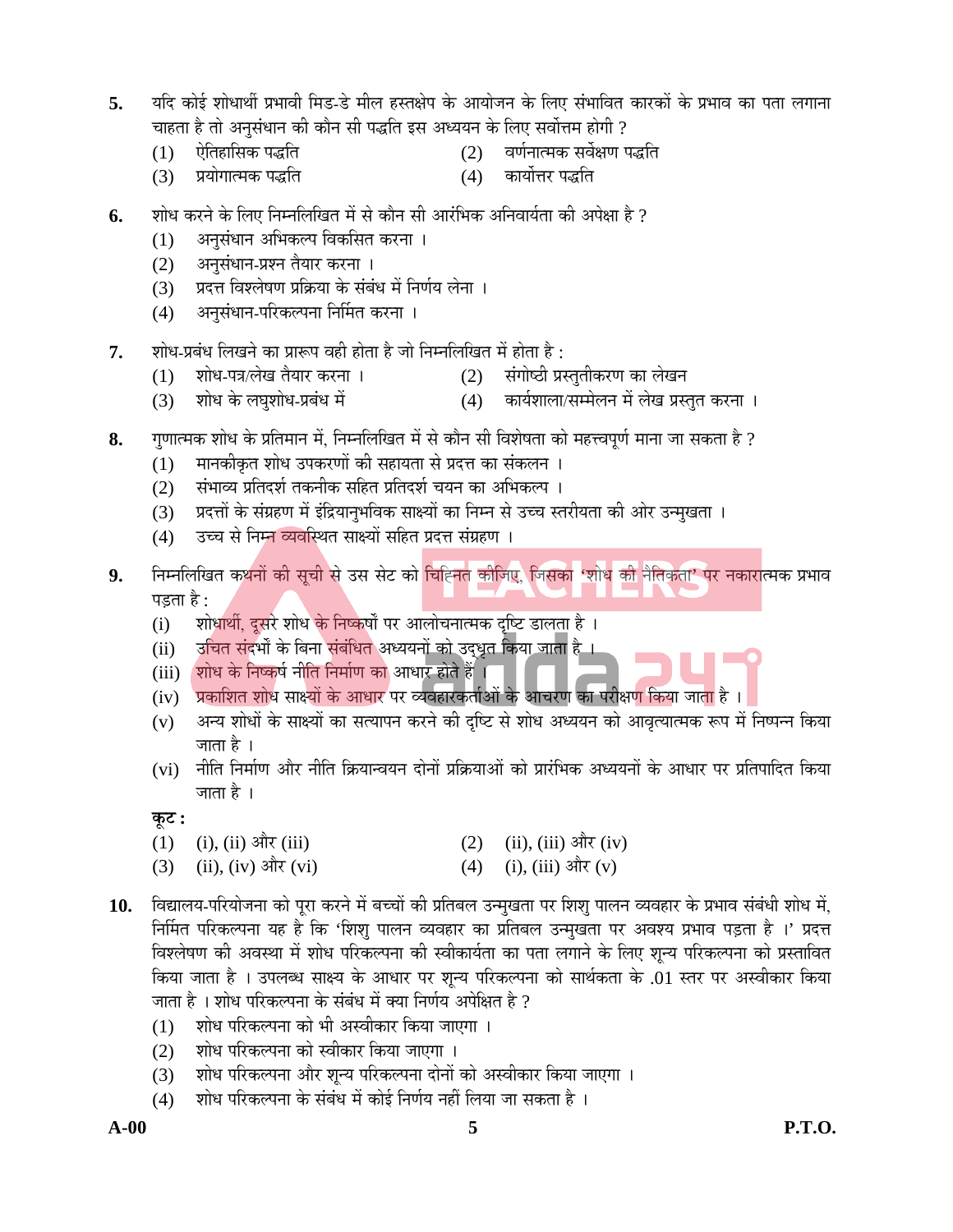#### **Read the following passage carefully and answer question numbers from 11 to 16 :**

In terms of labour, for decades the relatively low cost and high quality of Japanese workers conferred considerable competitive advantage across numerous durable goods and consumerelectronics industries (eg. Machinery, automobiles, televisions, radios). Then labour-based advantages shifted to South Korea, then to Malaysia, Mexico and other nations. Today, China appears to be capitalizing best on the basis of labour. Japanese firms still remain competitive in markets for such durable goods, electronics and other products, but the labour force is no longer sufficient for competitive advantage over manufacturers in other industrializing nations. Such shifting of labour-based advantage is clearly not limited to manufacturing industries. Today, a huge number of IT and service jobs are moving from Europe and North America to India, Singapore, and like countries with relatively well-educated, low-cost workforces possessing technical skills. However, as educational levels and technical skills continue to rise in other countries, India, Singapore, and like nations enjoying labour-based competitive advantage today are likely to find such advantage cannot be sustained through emergence of new competitors.

In terms of capital, for centuries the days of gold coins and later even paper money restricted financial flows. Subsequently regional concentrations were formed where large banks, industries and markets coalesced. But today capital flows internationally at rapid speed. Global commerce no longer requires regional interactions among business players. Regional capital concentrations in places such as New York, London and Tokyo still persist, of course, but the capital concentrated there is no longer sufficient for competitive advantage over other capitalists distributed worldwide. Only if an organization is able to combine, integrate and apply its resources (eg. Land, labour, capital, IT) in an effective manner that is not readily imitable by competitors can such an organization enjoy competitive advantage sustainable overtime.

In a knowledge-based theory of the firm, this idea is extended to view organizational knowledge as a resource with atleast the same level of power and importance as the traditional economic inputs. An organization with superior knowledge can achieve competitive advantage in markets that appreciate the application of such knowledge. Semiconductors, genetic engineering, pharmaceuticals, software, military warfare, and like knowledge-intensive competitive arenas provide both time-proven and current examples. Consider semiconductors (e.g. computer chips), which are made principally of sand and common metals. These ubiquitous and powerful electronic devices are designed within common office buildings, using commercially available tools, and devices are designed within common office buildings, using commercially available tools, and fabricated within factories in many industrialized nations. Hence, land is not the key competitive resource in the semiconductor

#### **Based on the passage answer the following questions :**

- **11.** Which country enjoyed competitive advantages in automobile industry for decades ?<br>(1) South Korea (2) Japan
	- (1) South Korea (2)  $(A)$  Japanese (2)
		-

Malaysia

- **12.** Why labour-based competitive advantages of India and Singapore cannot be sustained in IT and service sectors ?
	- (1) Due to diminishing levels of skill.<br>(2) Due to capital-intensive technolog
	- Due to capital-intensive technology making inroads.
	- (3) Because of new competitors.
	- (4) Because of shifting of labour-based advantage in manufacturing industries.
- **13.** How can an organisation enjoy competitive advantage sustainable overtime ?
	- (1) Through regional capital flows.<br>(2) Through regional interactions and
	- Through regional interactions among business players.
	- (3) By making large banks, industries and markets coalesced.
	- (4) By effective use of various instrumentalities.
- **14.** What is required to ensure competitive advantages in specific markets ?
	- (1) Access to capital (2) Common office buildings
		-
	- (3) Superior knowledge (4) Common metals
- **15.** The passage also mentions about the trend of
	- (1) Global financial flow
	- (2) Absence of competition in manufacturing industry
	- Regionalisation of capitalists
	- (4) Organizational incompatibility
- **16.** What does the author lay stress on in the passage ?
	-
- 
- (1) International commerce (2) Labour-Intensive industries<br>
(3) Capital resource management (4) Knowledge-driven competit (3) Capital resource management (4) Knowledge-driven competitive advantage
	-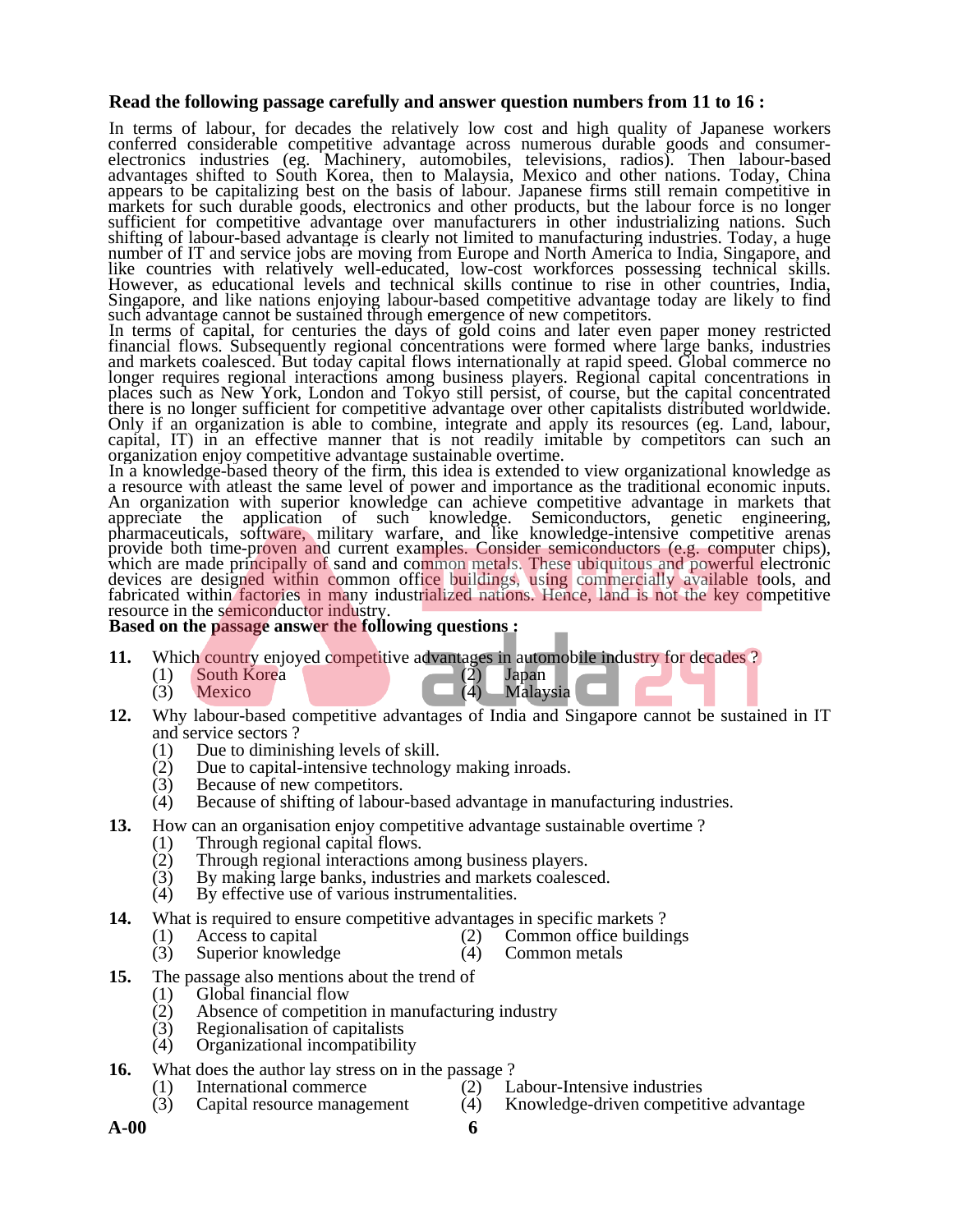# **×®Ö´®Ö×»Ö×ÜÖŸÖ ˆ¨¸ÞÖ Û Öê ÃÖÖ¾Ö¬ÖÖ®Öߝֿ¾ÖÔÛ ¯Öל̵Öê †Öî¸ ¯ÖÏ¿®Ö ÃÖÓܵÖÖ 11 ÃÖê 16 ŸÖÛ Ûê ˆ¢Ö¸ ¤ßוֵÖê :**

श्रम के परिप्रेक्ष्य में, जापानी कार्यकर्ता दशकों तक अपेक्षाकृत कम लागत तथा उच्च गुणवत्ता के आधार पर प्रतिस्पर्धी अभिलाभ प्रदान करते रहे हैं, विशेषकर टिकाऊ वस्तुओं एवं उपभोक्ता संबंधी इलैक्ट्राँनिक्स उद्योगों यथा : मशीनरी, ओटोमोबाइल, टेलीविजन, रेडियो आदि के संदर्भ में । तदुपरान्त श्रम आधारित लाभ दक्षिण कोरिया, पश्चात् मलेशिया,<br>मैक्सिको तथा अन्य देशों में अंतरित हुए । सम्प्रति, श्रम के आधार पर चीन को विशेष लाभ उपलब्ध होता प्रतीत हो रहा<br>है । प्रतिस्पर्धी योग्यता रखती हैं । किंतु अन्य औद्योगिक देशों के विनिर्माताओं के ऊपर प्रतिस्पर्धात्मक अभिलाभ हेतु श्रमबल<br>अब पर्याप्त नहीं है । श्रम आधारित लाभ में इस प्रकार का बदलाव उत्पादन से जुड़े उद्योगों तक स्पष्टत: अनुसी सिंगापुर तथा ऐसे ही अन्य देशों की ओर बढ़ रही हैं जहाँ सापेक्षत: अधिक शिक्षित, कॅम लागत वाले कार्यबल तकनीकी कोशल रखते हैं । तथापि, जैसे-जैसे अन्य देशों में शैक्षिक स्तर एवं तकनीकी दक्षताएँ अभिवृद्ध हो रही हैं; भारत, सिंगापुर<br>तथा इसी प्रकार के अन्य देश जिनमें श्रम आधारित अभिलाभ प्रतिस्पर्धात्मक स्तर पर विशेष रूप में उपलब्ध रहे ह समक्ष नए प्रतिर्स्पार्धियों के आविर्भाव से ऐसे लाभों की संभावनाओं को बनाए रखना कठिन प्रतीत होता है ।

पूँजी की दृष्टि से, सदियों तक स्वर्ण-सिक्कों के काल एवं बाद में कागजी मुद्रा ने भी वित्तीय प्रवाहों को प्रतिबंधित किया । इस क्रम में क्षेत्रीय केन्द्रीकरण का अभ्युदय हुआ जिसमें बड़े बैंक, उद्योग और बाजार सम्मिश्रित हुए । किंतु आज पूँजी का प्रवाह<br>अन्तर्राष्ट्रीय स्तर पर क्षिप्रगति से हो रहा है । वैश्विक वाणिज्य अब अपने व्यापारिक प्रतिभागियों से (विनिमय) की आवश्यकता नहीं रखता । नि:संदेह, क्षेत्रीय स्तर पर पूँजी-केन्द्रीकरण के पुंज न्यूयॉर्क, लंदन तथा टोक्यो जैसे स्थानों में अभी भी विद्यमान हैं किंतु वे स्पर्धात्मक लाभों के लिए विश्व में फैले हुये अन्य पूँजी विनिवेशकों को दृष्टिगत रखते हुए<br>पर्याप्त नहीं है । परिवर्तित परिदृश्य में कोई भी संगठन अपने संसाधनों (यथा : भूमि, श्रम, पूँज

फर्म के ज्ञान-आधारित सिद्धान्त के परिप्रेक्ष्य में इस धारणा से संगठनात्मक ज्ञान को परम्परागत आर्थिक आगतों की सामर्थ्य एवं महत्त्व के समतल्य संसाधन के रूप में देखा जा सकता है । वह संगठन जिसमें उत्कृष्ट ज्ञान का संबल विद्यमान है. विशेषत: उन बाजारों में स्पर्धात्मक लाभ मिल सकते हैं जहाँ ज्ञान के अनुप्रयोग के प्रति आकर्षण है । इसके उदाहरण हैं : सेमीकन्डक्टर, जेनेटिक<br>इंजीनियरिंग, फार्मास्युटिकल्स, सॉफ्टवेयर, सैन्य युद्ध कर्म तथा अन्य ज्ञान गहन प्रतिद्वंद्विता क वर्तमान में भी प्रभावी हैं । सेमीकन्डक्टर जैसे कम्प्यूटर चिप्स को ही ले लीजिए जो प्रमुख रूप से रेत एवं सामान्य धातुओं से बनते<br>हैं । ये सार्वदेशिक एवं शक्तिशाली इलैक्ट्रॉनिक प्रविधियाँ सामान्य कार्यालय भवनों में तैयार की ज उद्योगों में भूमि को महत्वपूर्ण प्रतिस्पर्धात्मक संसाधन के रूप में नहीं लिया जाता है ।

# इस उद्धरण के अनुसार निम्नलिखित प्रश्नों के उत्तर दीजिये :

- 11. किस देश ने ओटोमोबाइल उद्योग में दशकों तक प्रतिस्पर्धी लाभ उठाया है ?<br>(1) दक्षिण कोरिया (2) जापान (3) मैक्सिको
	- $(2)$  जापान  $(3)$  मैक्सिको  $(4)$  मलेशिया
- 1**2.** भारत और सिंगापुर के श्रम-आधारित प्रतिस्पर्धी लाभ आई.टी और सेवा क्षेत्रों में क्यों संपोषित नहीं किये जा सकते ?<br>(1) दक्षता के ह्रासमान स्तरों के कारण (2) पूँजी-गहन प्रौद्योगिकी के आने के कारण
	-
- 
- (1) दक्षता के ह्रासमान स्तरों के कारण (2) पूँजी-गहन प्रौद्योगिकी के आने के कारण<br>(3) नये प्रतिस्पर्धियों के कारण (4) विनिर्माण उद्योगों में श्रम आधारित लाभ के िविनिर्माण उद्योगों में श्रम आधारित लाभ के अन्तरण के कारण
- 13. **[** एक संगठन किस तरह संपोषणीय प्रतिस्पर्धी लाभ उठा सकता है ?
	-
	- (1) क्षेत्रीय पूँजी प्रवाहों के माध्यम से ।<br>(2) व्यापार कर्ताओं के बीच क्षेत्रीय अन (2) व्यापार कर्ताओं के बीच क्षेत्रीय अन्तर्क्रिया के माध्यम से ।<br>(3) बड़े बैंकों, उद्योगों और बाजारों को सम्मिश्रित कर ।
	- (3) बड़े बैंकों, उद्योगों और बाजारों को सम्मिश्रित कर ।<br>(4) विभिन्न साधकत्वों के प्रभावी प्रयोग द्वारा ।
	- ं विभिन्न साधकत्वों के प्रभावी प्रयोग द्वारा ।

# **14.** ×¾Ö׿Ö™ ²ÖÖ•ÖÖ¸Öë ´Öë ¯ÖÏןÖï֬Öá »ÖÖ³ÖÖë Û Öê ÃÖã×®Ö׿"ÖŸÖ Û ¸®Öê Ûê ×»ÖµÖê ŒµÖÖ †Ö¾Ö¿µÖÛ Æî ?

- (1) पॅजी की सुलभता (2) सामान्य कार्यालय भवन
- (3) उत्कृष्ट ज्ञान (4) सामान्य धात्एँ
- **15.** यह उद्धरण किस प्रवृत्ति का उल्लेख करता है ?<br>(1) वैश्विक वित्तीय प्रवाह का
	-
	- पूँजीवादियों के क्षेत्रीयकरण का
- **16.** ‡ÃÖ ˆ¨¸ÞÖ ´Öë »ÖêÜÖÛ ×Û ÃÖ ¯Ö¸ ²Ö»Ö ¤êŸÖÖ Æî ?
	- अन्तर्राष्ट्रीय वाणिज्य पर (2) श्रम-गहन उद्योग पर<br>पूँजी-संसाधन प्रबन्धन पर (4) ज्ञान-अनुप्रेरित प्रतिर
		- (3) पूँजी-संसाधन प्रबन्धन पर (4) ज्ञान-अनुप्रेरित प्रतिस्पर्धी लाभ पर
- (1) वैश्विक वित्तीय प्रवाह का (2) विनिर्माण उद्योग में प्रतिस्पर्धा के अभाव का<br>(3) पूँजीवादियों के क्षेत्रीयकरण का (4) संगठनात्मक असंगति का
	-
	-
	-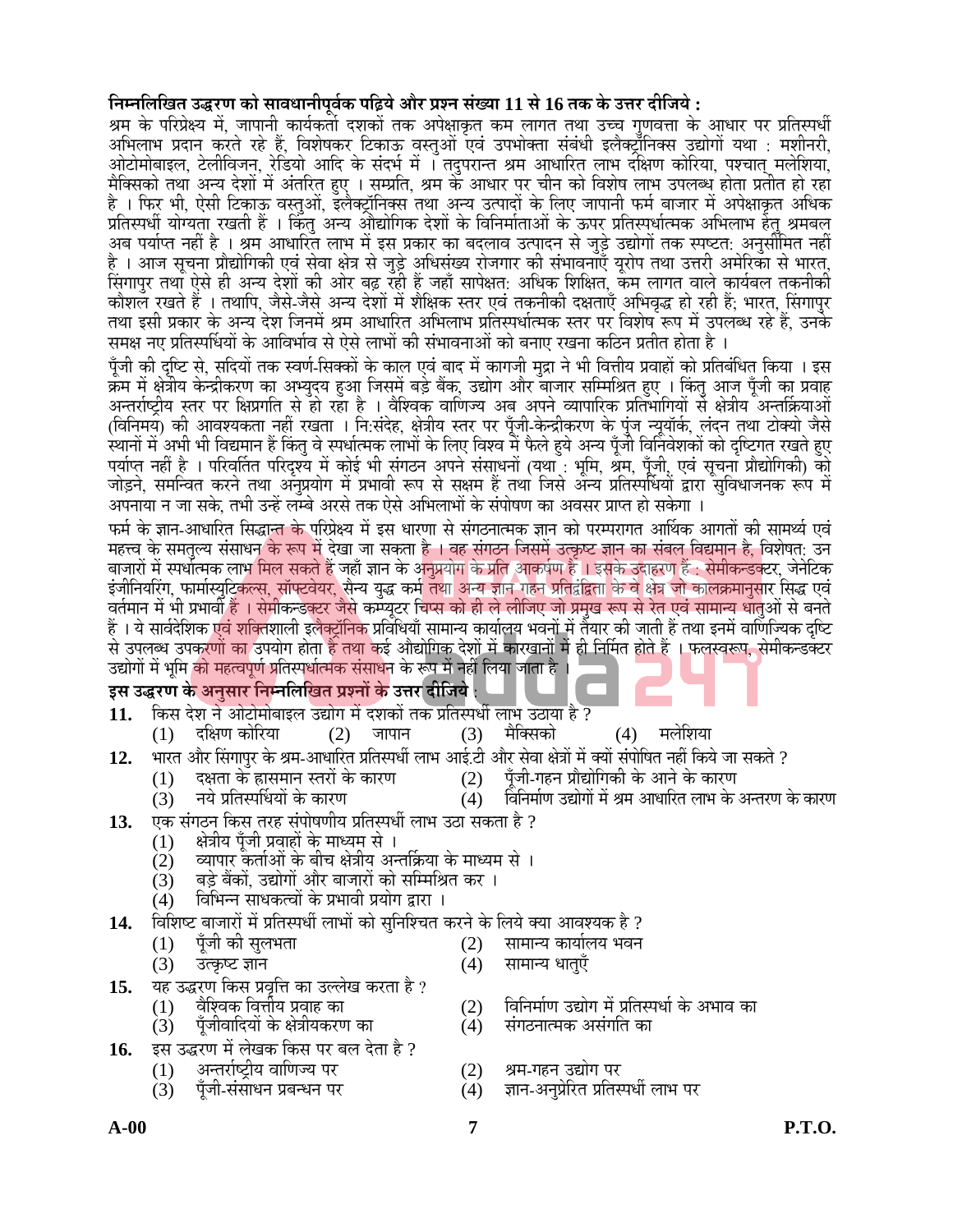- **17.** Imagine you are working in an educational institution where people are of equal status. Which method of communication is best suited and normally employed in such a context ?
	- (1) Horizontal communication
	- (2) Vertical communication
	- (3) Corporate communication
	- (4) Cross communication
- **18.** Identify the important element a teacher has to take cognizance of while addressing students in a classroom.
	- (1) Avoidance of proximity
	- (2) Voice modulation
	- (3) Repetitive pause
	- (4) Fixed posture
- **19.** What are the barriers to effective communication ?
	- (1) Moralising, being judgemental and comments of consolation.
	- (2) Dialogue, summary and self-review.
	- (3) Use of simple words, cool reaction and defensive attitude.
	- (4) Personal statements, eye contact and simple narration.

**20.** The choice of communication partners is influenced by factors of

- (1) Proximity, utility, loneliness
- (2) Utility, secrecy, dissonance
- (3) Secrecy, dissonance, deception
- (4) Dissimilarity, dissonance, deviance
- **21.** As a teacher, select the best option to ensure your effective presence in the classroom.
	- (1) Use of peer command
	- (2) Making aggressive statements
	- (3) Adoption of well-established posture
	- (4) Being authoritarian
- **22.** Every communicator has to experience
	- (1) Manipulated emotions
	- (2) Anticipatory excitement
	- (3) The issue of homophiles
	- (4) Status dislocation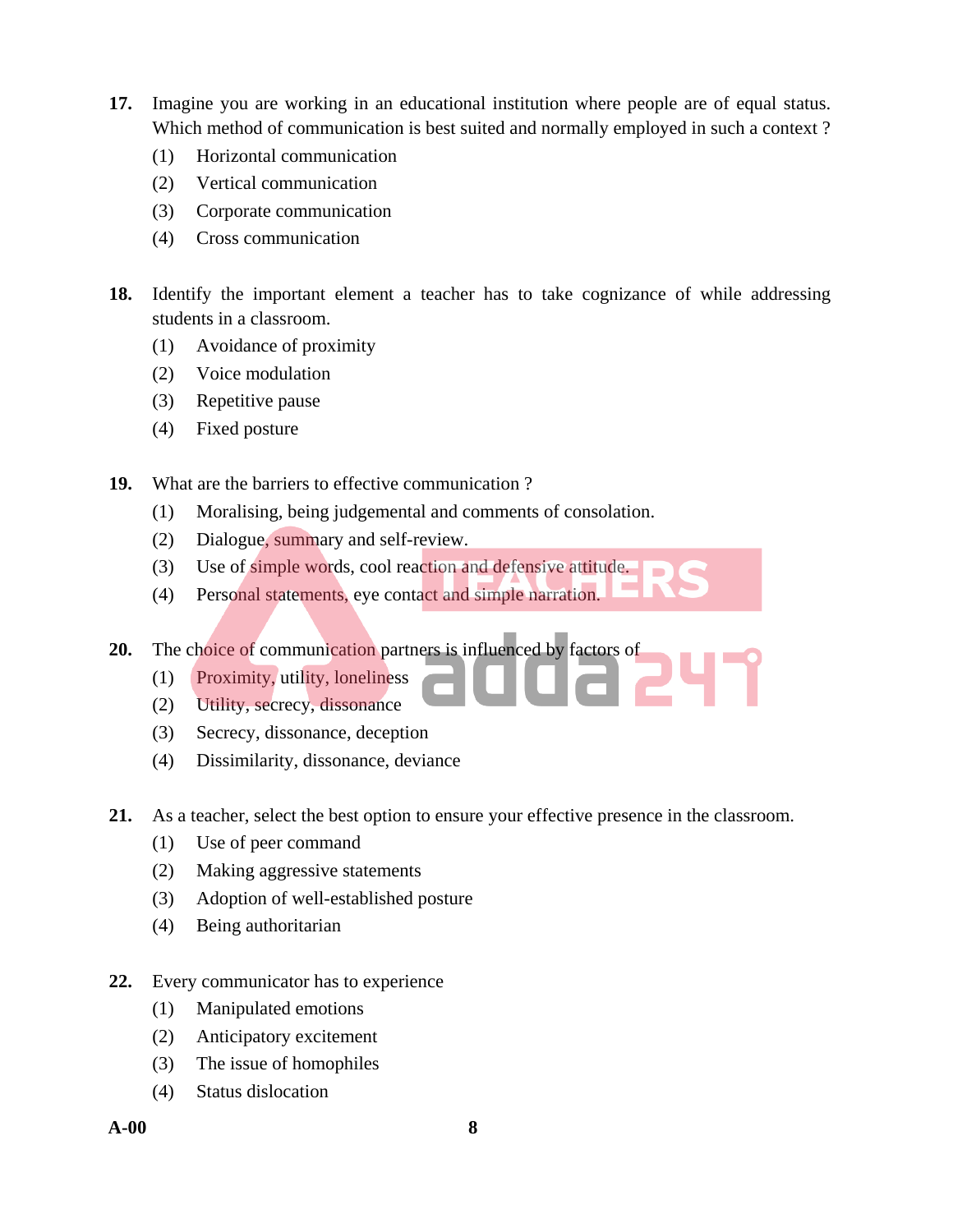- 17. कल्पना कीजिए कि आप एक ऐसी शिक्षा संस्था में हैं, जहाँ लोग समान प्रस्थिति के हैं । ऐसी स्थिति में संप्रेषण की कौन-सी पद्धति सबसे अधिक उपयुक्त है और प्राय: इस प्रसंग में काम में लाई जाती है ?
	- (1) क्षेतिज संप्रेषण (2) ऊर्ध्व संप्रेषण
	- (3) कॉर्पोरेट संप्रेषण (4) प्रति संप्रेषण

18. कक्षा में विद्यार्थियों को संबोधित करते समय अध्यापक द्वारा ध्यान में रखे जाने वाले महत्वपूर्ण तत्त्व को चिह्नित कोजिए ।

- (1) सानिध्य से बचना (2) वाक् स्वराघात परिवर्तन (वाक माडुलन)
- (3) पनरावर्ती विराम (4) स्थिर भंगिमा
- 19. प्रभावी संप्रेषण में अवरोधक क्या हैं ?
	- (1) नीति-प्रवचन, निर्णयपरक होना और सांत्वना प्रदायी टिप्पणियाँ
	- (2) संवाद, सारांश और आत्म-समीक्षा
	- (3) सरल शब्दों का प्रयोग, शांत प्रतिक्रिया और रक्षात्मक अभिवृत्ति
	- (4) वैयक्तिक कथन, नजर मिलाना और सरल वर्णन
- 20. संप्रेषण प्रतिभागियों का चयन किस कारक द्वार<mark>ा प्रभावित होता है</mark> ?
	-
	- $(3)$  (गुप्तता, असंवादिता, छल $(4)$  विषमता, असंवादिता, विपथन
	- (1) सान्निध्य, उपयोगिता, अकेलापन (2) उपयोगिता, गुप्तता, असंवादिता
- 21. एक अध्यापक के रूप में कक्षा में आपकी प्रभावी उपस्थिति सुनिश्चित करने के लिए सर्वोत्तम विकल्प का चयन कोजिए ।
	- (1) सहयोगी समादेश का प्रयोग
	- (2) आक्रामक कथन करना
	- (3) सुस्थापित भंगिमा का अंगीकरण
	- (4) प्राधिकार-वादी होना ।
- 22. प्रत्येक सम्प्रेषक को किस प्रकार का अनुभव होता है ?
	- $(1)$  क्षिप्त आवेग
	- $(2)$  प्रत्याशित उत्तेजना
	- (3) होमोफिली का मुद्दा
	- (4) प्रस्थिति विस्थापना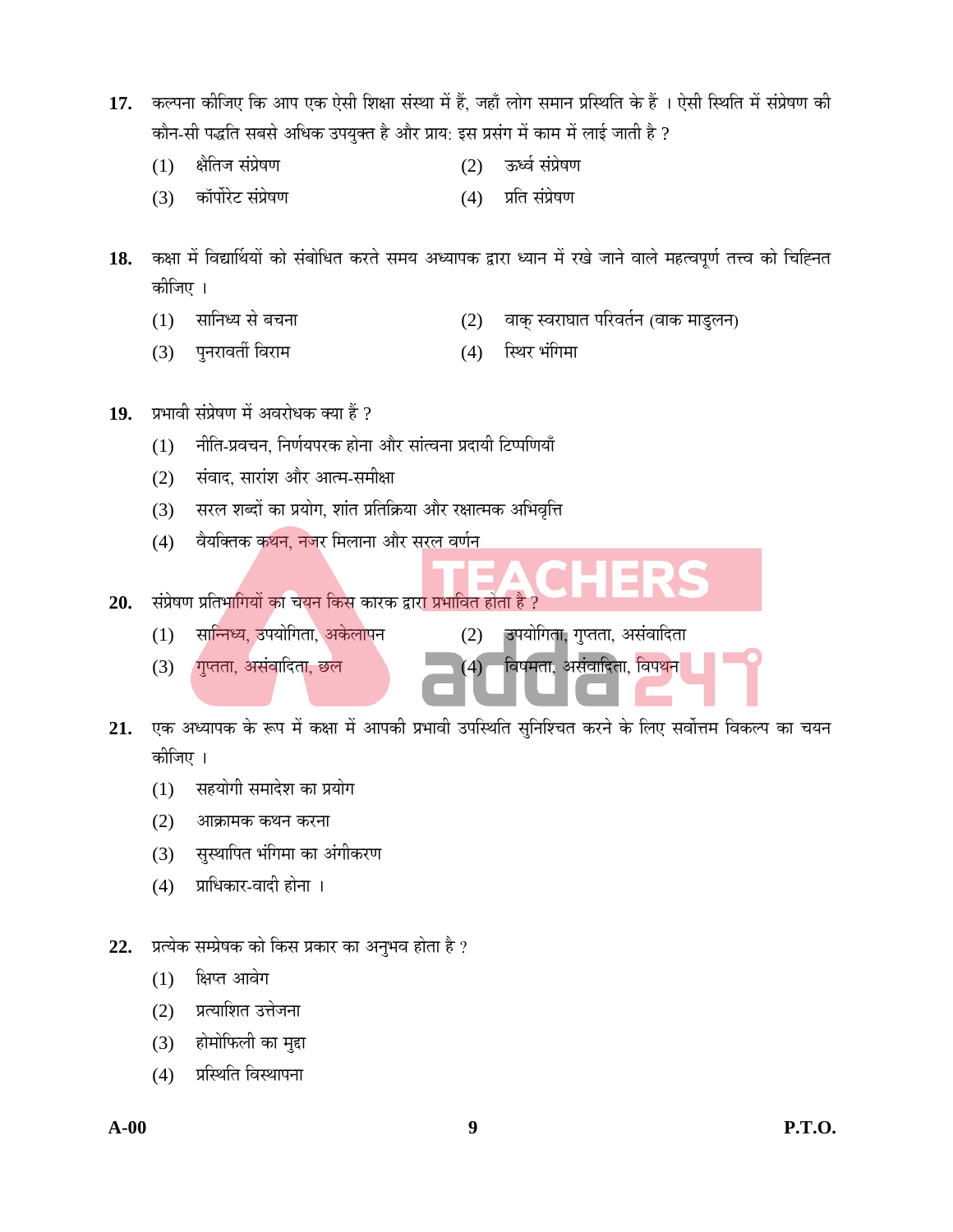- **23.** In certain code, SELECTION is coded as QCJCARGML. The code of AMERICANS will be
	- (1) YKCPGAYLQ
	- (2) BNFSJDBMR
	- (3) QLYAGPCKY
	- (4) YQKLCYPAG
- **24.** In the series

 3, 11, 23, 39, 59, .......... The next term will be

- 
- (1) 63 (2) 73 (3) 83 (4) 93
- **25.** Two railway tickets from city A to B and three tickets from city A to C cost  $\bar{\tau}$  177. Three tickets from city A to B and two tickets from city A to C cost  $\bar{\tau}$  173. The fare for city B from city A will be  $\bar{\tau}$ 
	- (1) 25 (2) 27 (3) 30 (4) 33
- **26.** A person walks 10 m infront and 10 m to the right. Then every time turning to his left, he walks 5, 15 and 15 m respectively. How far is he now from his starting point?
	-
	-
	- (1) 20 m (2)  $15 \text{ m}$ (3)  $10 \text{ m}$  (4)  $5 \text{ m}$
- **27.** A is sister of B. F is daughter of G. C is mother of B. D is father of C. E is mother of D. A is related to D as
	- (1) Grand daughter (2) Daughter
	- $(3)$  Daughter-in-law
- **28.** In the series
	- AB, EDC, FGHI, ....?...., OPQRST, the missing term is
	- (1) JKLMN (2) JMKNL
	- (3) NMLKJ (4) NMKLJ
- **29.** Among the following propositions two are related in such a way that one is the denial of the other. Which are those propositions ? Select the correct code :

#### **Propositions :**

- (a) All women are equal to men
- (b) Some women are equal to men
- (c) Some women are not equal to men
- (d) No women are equal to men

#### **Codes :**

- $(1)$   $(a)$  and  $(b)$
- $(2)$  (a) and (d)
- $(3)$   $(c)$  and  $(d)$
- $(4)$  (a) and (c)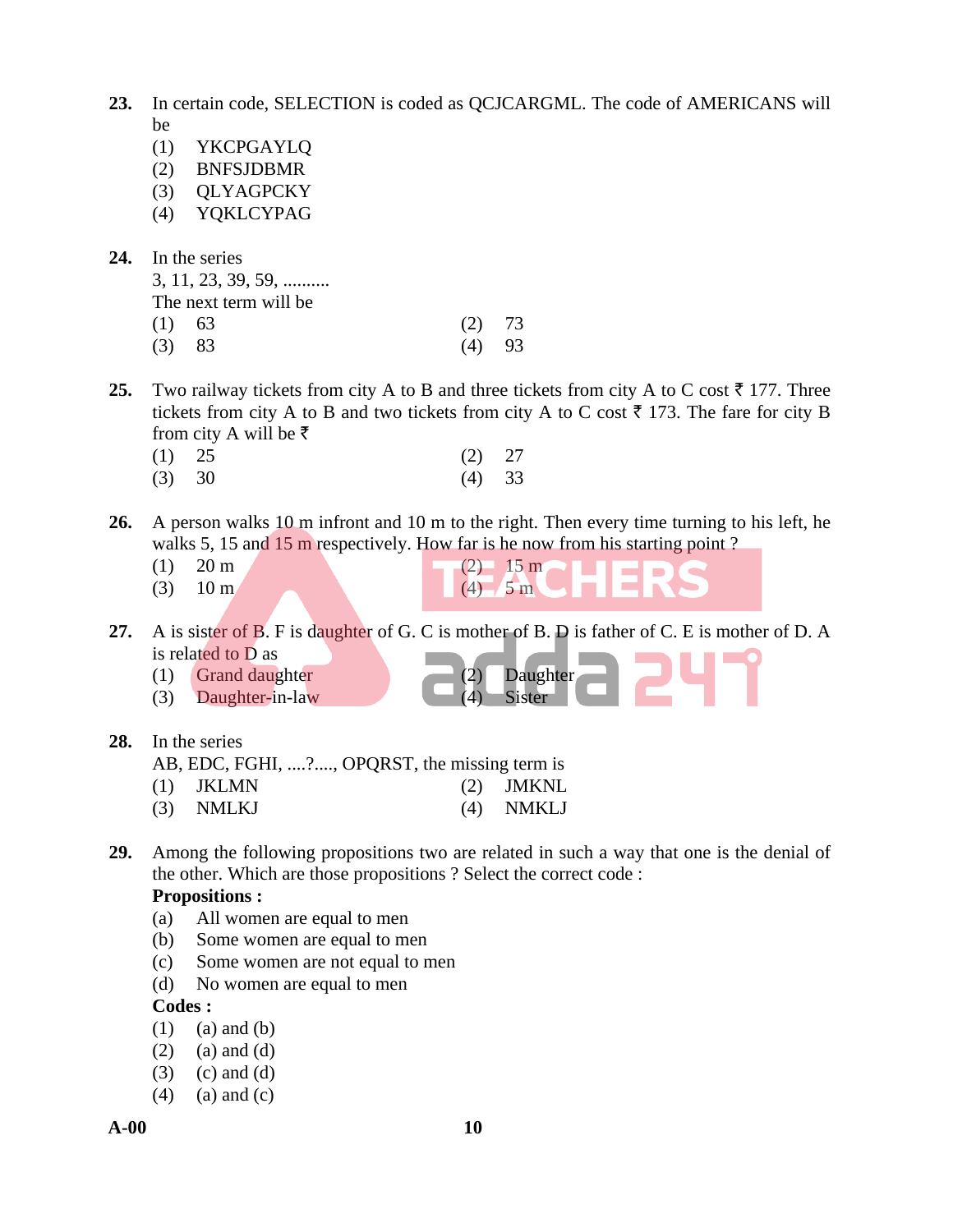- 23. कतिपय कूट में, SELECTION का कूट QCJCARGML है, AMERICANS का कूट होगा :
	- (1) YKCPGAYLQ (2) BNFSJDBMR
	- (3) QLYAGPCKY (4) YQKLCYPAG
- **24.** श्रृंखला
	- 3, 11, 23, 39, 59, .......... में अगली संख्या होगी
	- (1)  $63$  (2) 73 (3) 83 (4) 93
- **25.** A से B शहर की दो रेल टिकटों और A से C शहर की तीन रेल टिकटों की कीमत ₹ 177 है । A से B शहर की तीन टिकटों और A से  $C$  शहर की दो टिकटों की कीमत ₹ 173 रुपए है । शहर A से शहर B के लिए किराया होगा $\cdot$ 
	- $(1)$  ₹25 (2) ₹27  $(3)$  ₹ 30 (4) ₹ 33
- 26. vक व्यक्ति अपने सामने की ओर 10 मीटर और दाहिनी ओर 10 मीटर चलता है। फिर वह अपनी बायीं ओर मुड़-मुड़कर क्रमश: 5, 15 और 15 मीटर चलता है । वह इस समय अपने आरम्भ बिंदु से कितनी दूरी पर है ?
	- $(1)$   $20 \text{ H}$ .  $(2)$   $15 \text{ H}$ .
	- $(3)$  10  $\overline{u}$ ,  $(4)$  5  $\overline{u}$ .

27. A, B की बहन है, F, G की पुत्री है, C, B की माता है, D, C का पिता है, E, D की माता है, A का D से संबंध

- Æî :  $(1)$   $\overrightarrow{y}$ ंड डॉटर (पोती)  $(2)$  डॉटर (बेटी) (3) डॉटर-इन-लॉ (पुत्र-वधु)
- 28. शृंखला AB, EDC, FGHI, ....?...., OPQRST में छूटा हुआ पद है:
	- (1) JKLMN (2) JMKNL (3) NMLKJ (4) NMKLJ
	-
- 29. Fiम्नलिखित अभिकथनों में दो इस प्रकार संबंधित हैं कि वे एक-दुसरे के नकारात्मक हैं । वे अभिकथन कौन-से हैं ? सही कुट का चयन कीजिए :

अभिकथन<sup>ः</sup>

- (a) सभी महिलाएँ पुरुषों के बराबर होती हैं ।
- (b) कुछ महिलाएँ पुरुषों के बराबर होती हैं ।
- (c) कुछ महिलाएँ पुरुषों के बराबर नहीं होती हैं ।
- (d) व्होई भी महिला पुरुषों के बराबर नहीं होती है)।

<u>क</u>ृट :

- (1) (a)  $3\ddot{R}$  (b) (2) (a)  $3\dot{R}$  (d)
- (3) (c)  $\frac{d}{dt}$  (d) (4) (a)  $\frac{d}{dt}$  (c)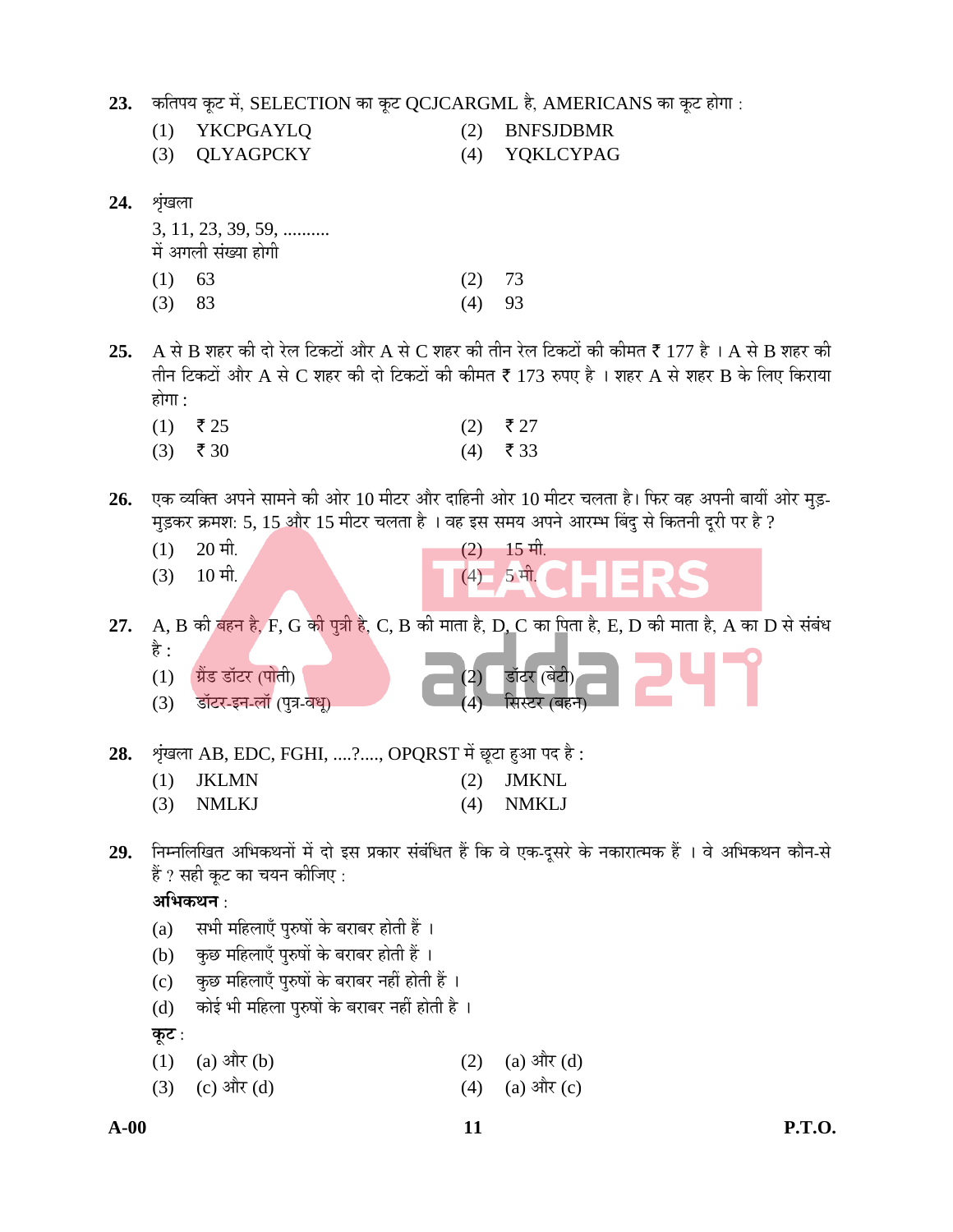**30.** If the proposition 'All thieves are poor' is false, which of the following propositions can be claimed certainly to be true ?

# **Propositions :**

- (1) Some thieves are poor.
- (2) Some thieves are not poor.
- (3) No thief is poor.
- (4) No poor person is a thief.
- **31.** Consider the following statement and select the correct code stating the nature of the argument involved in it :

 To suppose that the earth is the only populated world in the infinite space is as absurd as to assert that in an entire field of millet only one grain will grow.

- (1) Astronomical (2) Anthropological
- (3) Deductive (4) Analogical
- **32.** Select the code which is not correct about Venn diagram :
	- (1) Venn diagram represents propositions as well as classes.
	- (2) It can provide clear method of notation.
	- (3) It can be either valid or invalid.
	- (4) It can provide the direct method of testing the validity.
- **33.** Select the code which is not correct in the context of deductive argument with two premises :
	- (1) An argument with one true premise, one false premise and a false conclusion may be valid.

 $\sim$ 

- (2) An argument with two true premises and a false conclusion may be valid.
- (3) An argument with one true premise, one false premise and a true conclusion may be valid.
- (4) An argument with two false premises and a false conclusion may be valid.
- **34.** Given below are two premises and four conclusions are drawn from them (taking singly or together). Select the code that states the conclusions validly drawn.

**Premises :** (i) All religious persons are emotional.

- (ii) Ram is a religious person.
- **Conclusions :** (a) Ram is emotional.
	- (b) All emotional persons are religious.
	- (c) Ram is not a non-religious person.
	- (d) Some religious persons are not emotional.

# **Codes :**

- $(1)$  (a), (b), (c) and (d)
- $(2)$  (a) only
- $(3)$  (a) and  $(c)$  only
- $(4)$  (b) and (c) only

**A-00 12**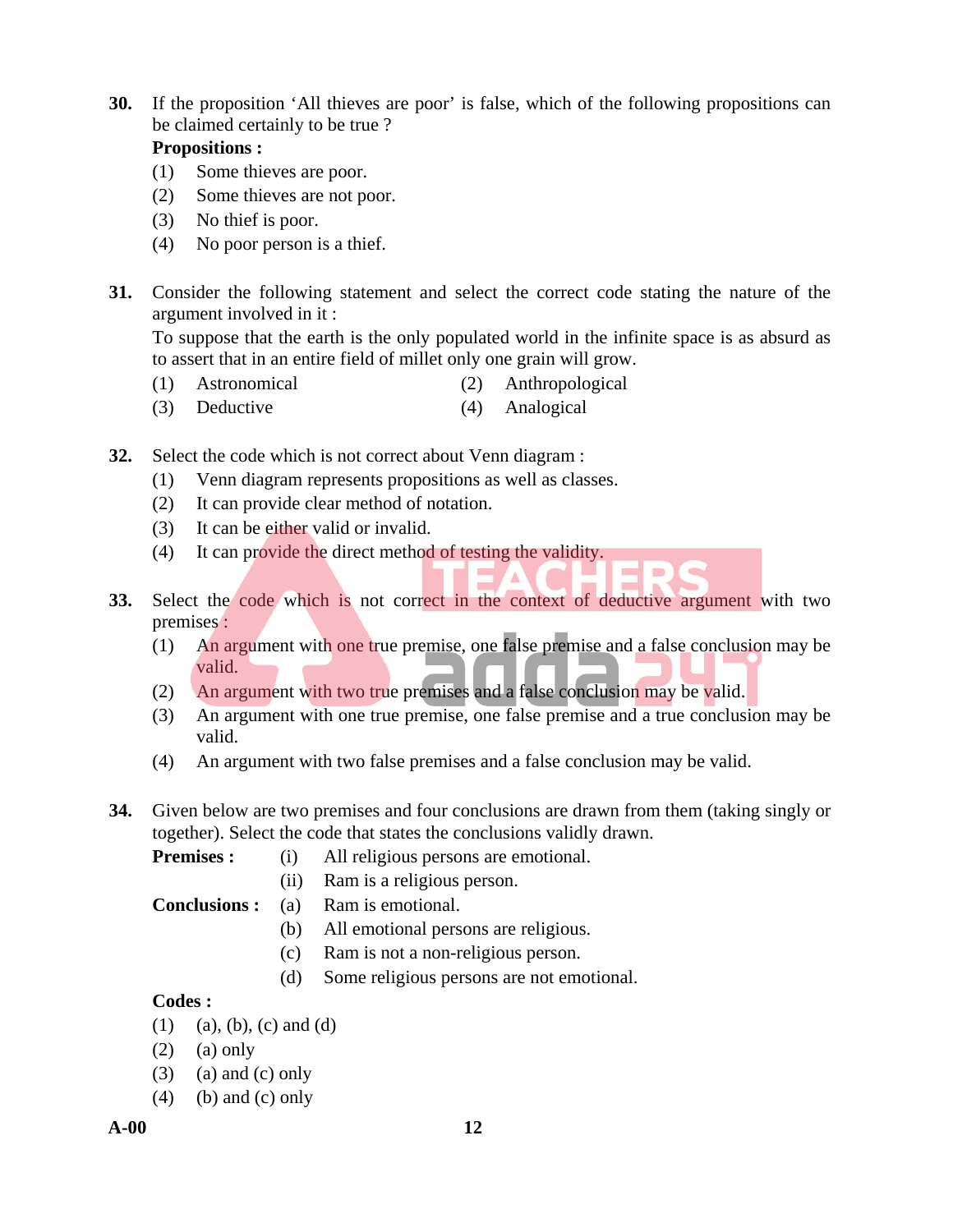30. यदि यह अभिकथन कि ''सभी चोर गरीब होते हैं'' गलत है तो निम्नलिखित में से किस अभिकथन के संबंध में निश्चित रूप से सही होने का दावा किया जा सकता है ?

# अभिकथन **:**

- $(1)$  कुछ चोर गरीब होते हैं ।  $(2)$  कुछ चोर गरीब नहीं होते हैं ।
- $(3)$  कोई भी चोर गरीब नहीं होता है ।  $(4)$  कोई गरीब आदमी चोर नहीं होता है ।
- 
- 31. Fiम्नलिखित कथन पर विचार कीजिए और इसमें दिए गए तर्क की प्रकृति का उल्लेख करते हुए सही कूट का चयन कोजिए  $\cdot$

यह कल्पना करना कि इस अनंत अंतरिक्ष में पृथ्वी ही एक बसी हयी दुनिया है, ऐसा असंगत कथन है जैसा यह कि बाजरे के खेत में केवल एक दाना उगेगा ।

- (1) खगोलीय (2) मानवशास्त्रीय
- (3) निगमनात्मक (4) सादृश्यात्मक
- 32. उस कूट का चयन कीजिए जो वेन डायग्राम के संबंध में सही नहीं है ।
	- (1) वेन डायग्राम अभिकथनों और श्रेणियों को प्रदर्शित करता है)।
	- (2) यह संकेतन की स्पष्ट पद्धति उपलब्ध कर सकता है ।
	- $(3)$  यह वैध या अवैध हो सकता है।
	- (4) यह वैधता परीक्षण की प्रत्यक्ष पद्धति उपलब्ध क<mark>र सकता है</mark> ।
- 33. उस कूट <mark>का चयन</mark> कीजिए, जो दो आधार-वाक्यों वाले निगमनात्मक तर्क के प्रसंग में सही नहीं है :
	- $(1)$  ं एक सही आधार-वाक्य, एक गलत आधार-वाक्य और एक गलत निष्कर्ष वाला तर्क, वैध हो सकता है ।
	- (2) दो सही आधार-वाक्यों और एक गलत निष्कर्ष वाला तर्क वैध हो सकता है ।
	- (3) एक सही आधार-वाक्य, एक गलत आधार-वाक्य और एक सही निष्कर्ष वाला तर्क वैध हो सकता है ।
	- (4) दो गलत आधार-वाक्यों वाला तर्क और एक गलत निष्कर्ष वैध हो सकता है ।
- 34. नीचे दो आधार-वाक्य दिए गए हैं और उनसे चार निष्कर्ष लिए गए हैं (जो अलग-अलग या एक साथ लिए गए हैं) । उस कूट का चयन कीजिए, जो यह व्यक्त करता है कि निष्कर्ष वैध रूप में लिए गए हैं ।
	- **आधार-वाक्य** : (i) सभी धार्मिक व्यक्ति भावुक होते हैं ।
		- (ii) राम एक धार्मिक व्यक्ति है ।

**निष्कर्ष** : (a) राम भावुक है ।

- (b) सभी भावुक व्यक्ति धार्मिक होते हैं ।
- (c) राम एक अधार्मिक व्यक्ति नहीं है ।
- (d) कुछ धार्मिक व्यक्ति भावुक नहीं होते हैं ।

<u>क</u>ूट :

- (1) (a), (b), (c) और (d) (2) केवल (a)
- (3) केवल (a) और (c)  $(4)$  केवल (b) और (c)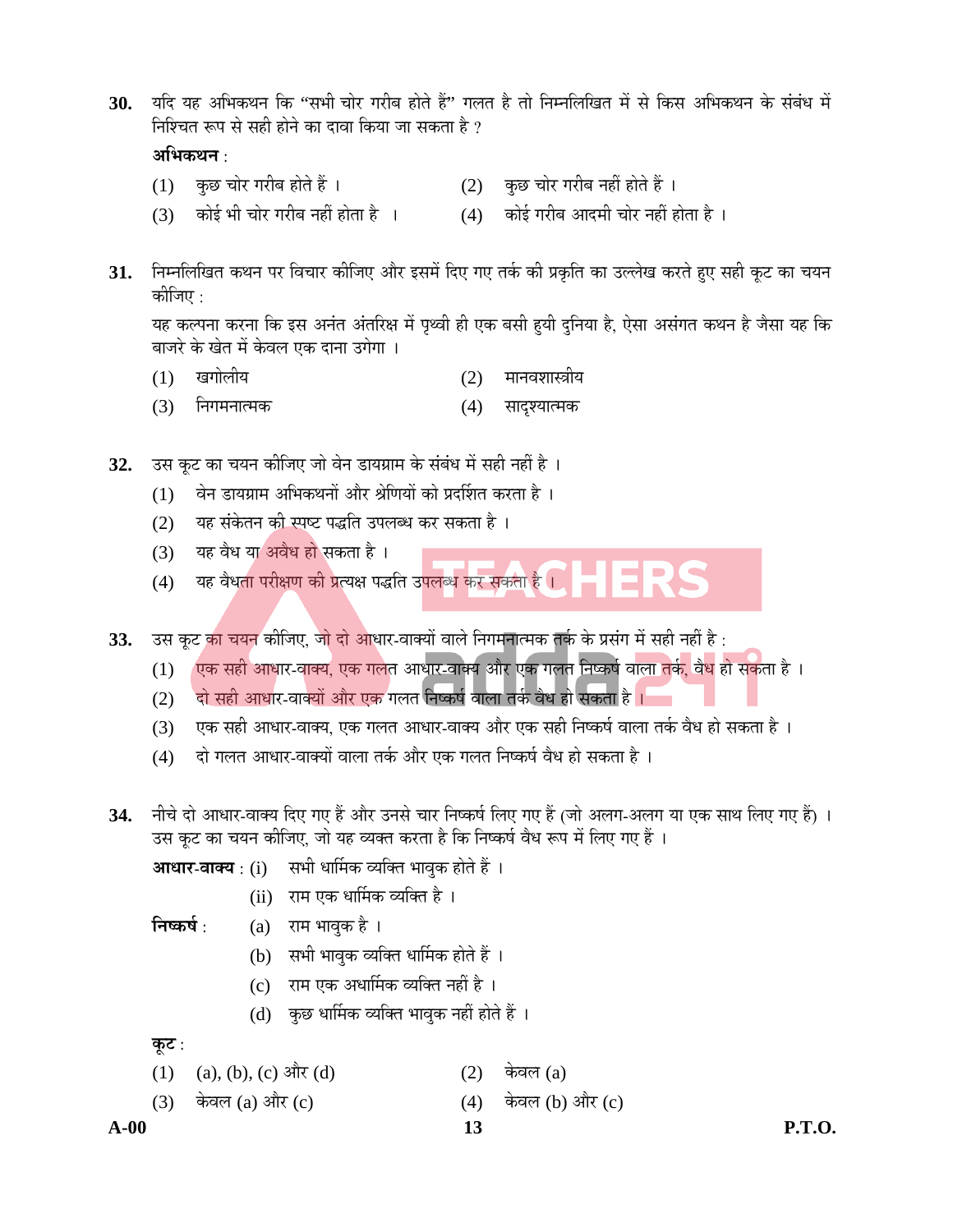**The following table shows the percentage profit (%) earned by two companies A and B during the years 2011-15. Answer questions 35-37 based on the data contained in the table :** 

|      |    | Percentage Profit (%) |  |  |
|------|----|-----------------------|--|--|
| Year | A  | B                     |  |  |
| 2011 | 20 | 30                    |  |  |
| 2012 | 35 | 40                    |  |  |
| 2013 | 45 | 35                    |  |  |
| 2014 | 40 | 50                    |  |  |
| 2015 | 25 | 35                    |  |  |

**Profit earned by two companies** 

Where, percent  $\left(\% \right)$  Profit =  $\frac{\text{mean}}{\sqrt{1-\frac{1}{2}}}\times 100$ Expenditure  $\frac{\text{Income} - \text{Expenditure}}{\text{Expenditure}} \times$ 

**35.** If the total expenditure of the two companies was  $\bar{\tau}$  9 lakh in the year 2012 and the expenditure of A and B were in the ratio  $2:1$ , then what was the income of the company A in that year ?

adda 247

- $(1)$  ₹ 9.2 lakh
- (2) ₹ 8.1 lakh
- $(3)$   $\overline{5}$  7.2 lakh
- $(4)$  ₹ 6.0 lakh

**36.** What is the average percentage profit earned by the company B ?

- (1) 35%
- $(2)$  42%
- (3) 38%
- $(4)$  40%

**37.** In which year, the percentage profit earned by the company B is less than that of company A ?

- (1) 2012
- (2) 2013
- (3) 2014
- (4) 2015

**A-00 14**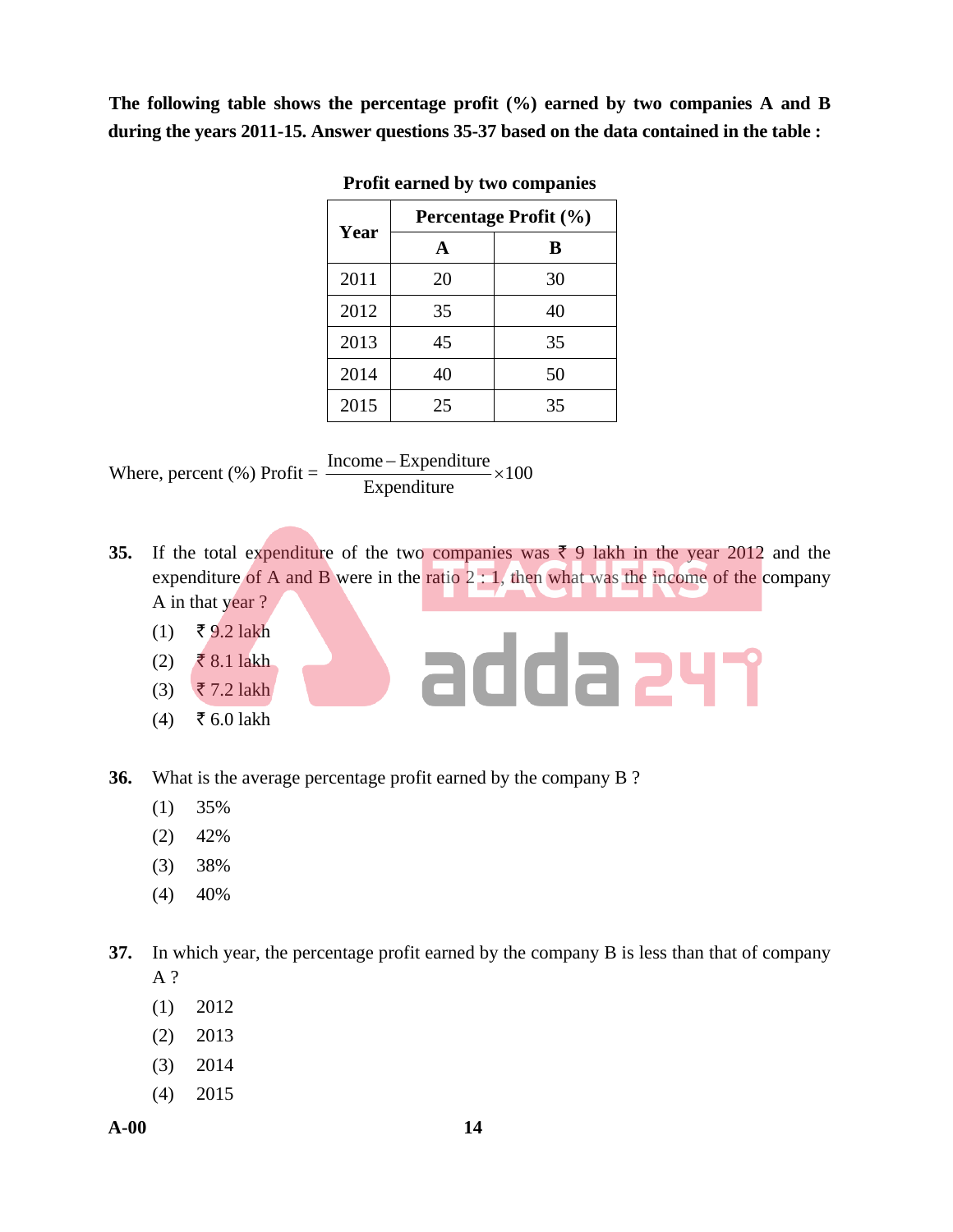$\overline{B}$ म्नलिखित तालिका में वर्ष 2011-15 के दौरान A और B नामक दो कंपनियों द्वारा अर्जित लाभ की **¯ÖÏןֿ֟֟ÖÖ (%) ¤¿ÖÖÔ‡Ô ÝÖ‡Ô Æî … ¯ÖÏ¿®Ö 35-37 Û Ö ˆ¢Ö¸ ŸÖÖ×»ÖÛ Ö ´Öë פ‹ ¯ÖϤ¢Ö Ûê †Ö¬ÖÖ¸ ¯Ö¸ ¤ßו֋ …** 

| वर्ष | लाभ की प्रतिशतता (%) |    |  |  |
|------|----------------------|----|--|--|
|      | A                    | B  |  |  |
| 2011 | 20                   | 30 |  |  |
| 2012 | 35                   | 40 |  |  |
| 2013 | 45                   | 35 |  |  |
| 2014 | 40                   | 50 |  |  |
| 2015 | 25                   | 35 |  |  |

# <u>दो कंपनियों द्वारा अर्जित लाभ</u>

जहाँ, होने वाला प्रतिशत (%) लाभ = आय – <mark>व्यय</mark> <u>व्यय</u> $\overline{u} \times 100$ 

35. यदि दो कंपनियों <mark>का कुल व्य</mark>य, वर्ष 2012 में 9 लाख रुपये था और A और B के व्यय का अनुपात 2 : 1 था, तो उस वर्ष में कंपनी  $\overline{A}$  की आय क्या थी ?

- $(1)$  ₹ 9.2 लाख (2) ₹ 8.1 लाख
- $(3)$  ₹ 7.2 लाख (4) ₹ 6.0 लाख

36. कंपनी B द्वारा अर्जित लाभ की औसत प्रतिशतता क्या है ?

- $(1)$  35 प्रतिशत  $(2)$  42 प्रतिशत
- $(3)$  38 प्रतिशत  $(4)$  40 प्रतिशत

37. किस वर्ष में कंपनी B द्वारा अर्जित लाभ की प्रतिशतता, कंपनी A द्वारा अर्जित लाभ की प्रतिशतता से कम है ?

- (1) 2012 (2) 2013
	- (3) 2014 (4) 2015

247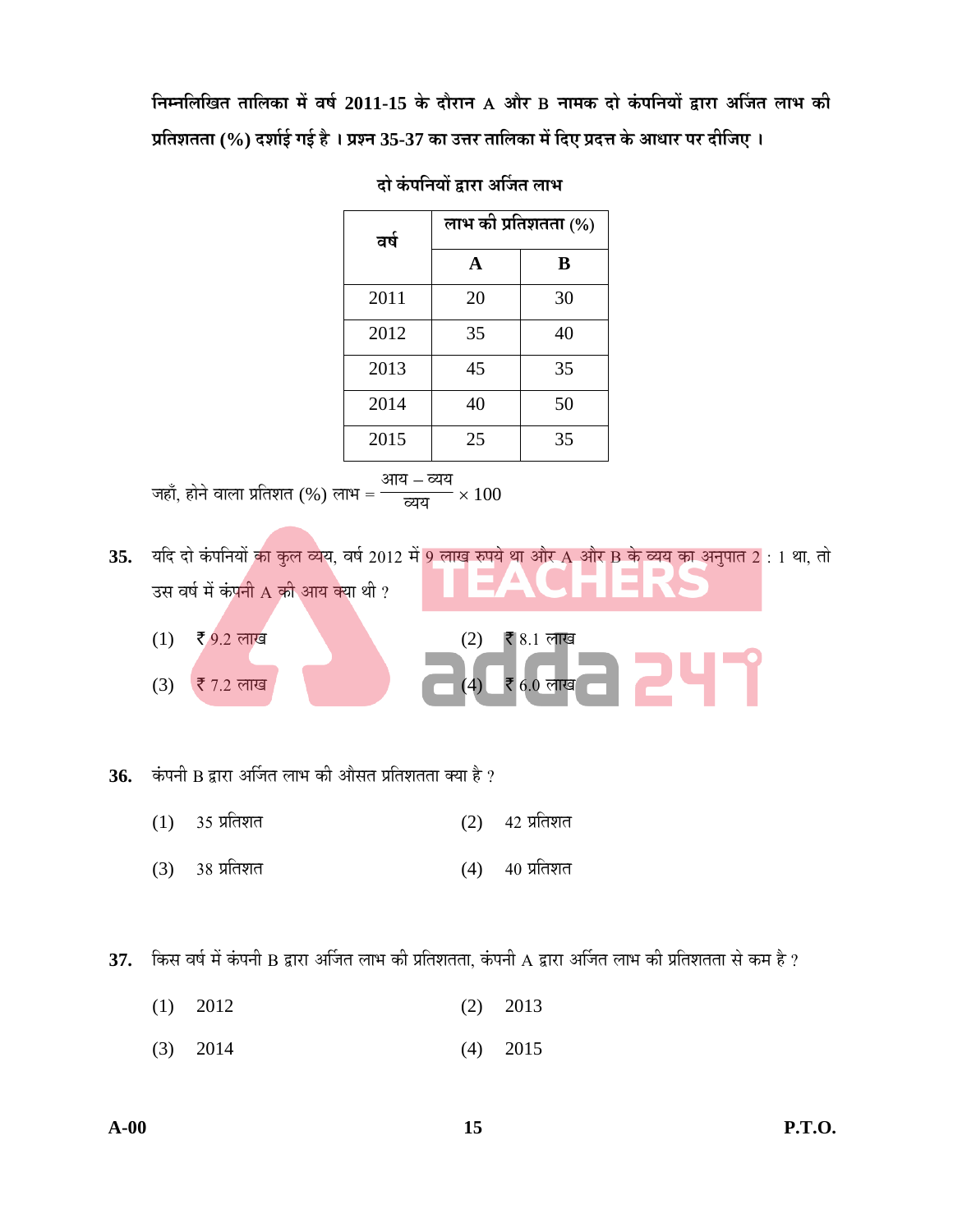**The following table shows the number of people in different age groups who responded to a survey about their favourite style of music. Use this information to answer the questions that follow : (Question 38-40) to the nearest whole percentage :** 

|                    | ິ<br><b>Number of people</b> |         |         |  |  |  |
|--------------------|------------------------------|---------|---------|--|--|--|
| Age $\rightarrow$  | (Years)                      | (Years) | (Years) |  |  |  |
| <b>Style of</b>    | $15 - 20$                    | 21-30   | $31+$   |  |  |  |
| Music $\downarrow$ |                              |         |         |  |  |  |
| Classical          | 6                            |         | 17      |  |  |  |
| Pop                |                              | 5       | 5       |  |  |  |
| Rock               | 6                            | 12      | 14      |  |  |  |
| Jazz               |                              |         | 11      |  |  |  |
| <b>Blues</b>       | 2                            | 3       | 15      |  |  |  |
| Hip-Hop            | 9                            | 3       |         |  |  |  |
| Ambient            | 2                            | 2       |         |  |  |  |

**38.** Approximately what percentage of the total sample were aged 21-30 ?

- (1) 31% (2) 23%
- (3) 25% (4) 14%
- **39.** Approximately what percentage of the total sample indicates that Hip-Hop is their favourite style of music ?
- $(1)$  6% (2) 8%
	- $(3)$  14% (4) 12%
- 40. What percentage of respondents aged 31+ indicated a favourite style other than classical music ?
- $(1)$  64% (2) 60%
- $(3)$  75% (4) 50%
- **41.** The statement "the study, design, development, implementation, support or management of computer-based information systems, particularly software applications and computer Hardware" refers to
	- (1) Information Technology (IT)
	- (2) Information and Collaborative Technology (ICT)
	- (3) Information and Data Technology (IDT)
	- (4) Artificial Intelligence (AI)
- **42.** If the binary equivalent of the decimal number 48 is 110000, then the binary equivalent of the decimal number 51 is given by
- (1) 110011 (2) 110010
	- (3) 110001 (4) 110100
- **43.** The process of copying files to a CD-ROM is known as
	- (1) Burning (2) Zipping
	- (3) Digitizing (4) Ripping
- **44.** An unsolicited e-mail message sent to many recipients at once is a
	- (1) Worm (2) Virus
	- (3) Threat (4) Spam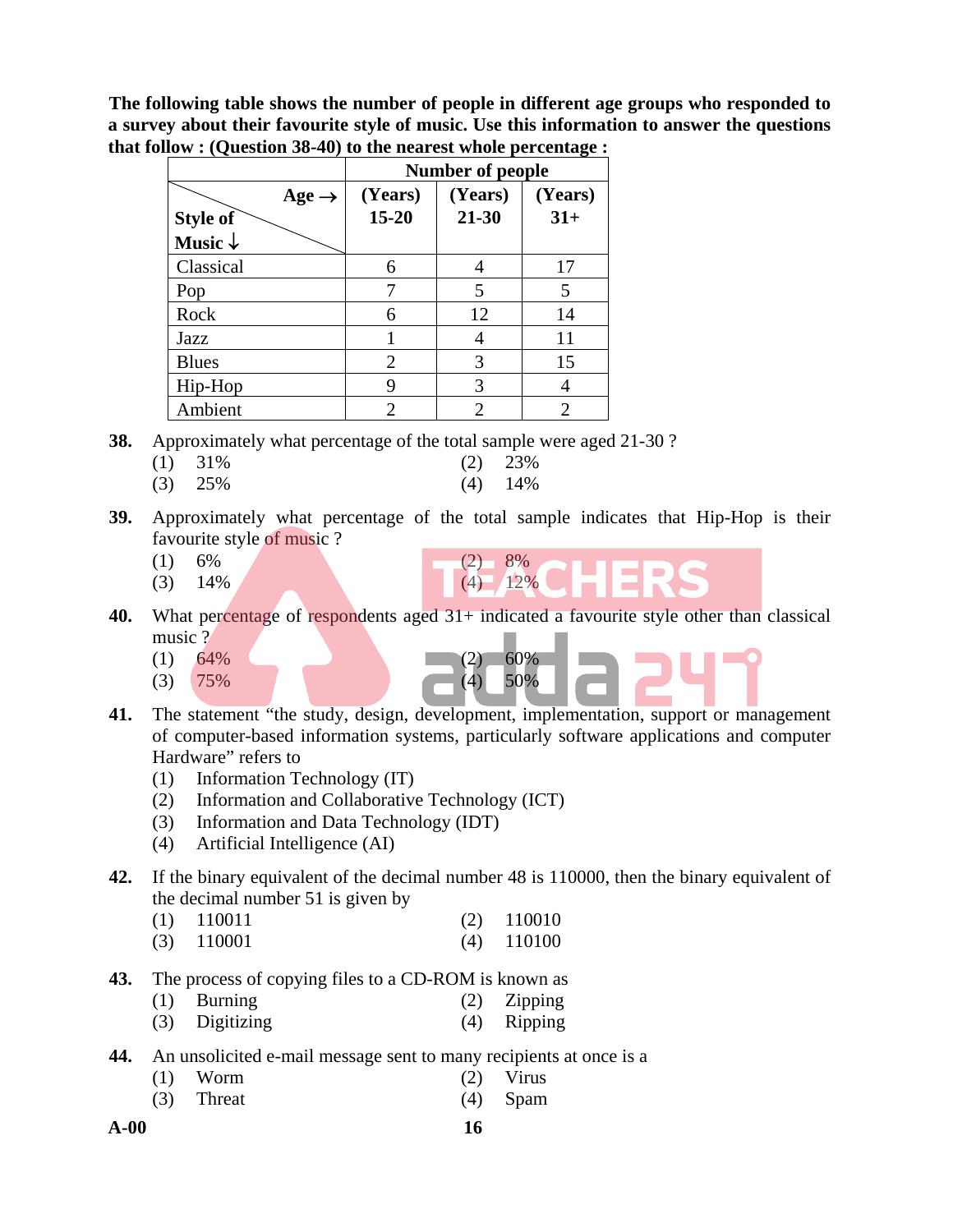निम्नलिखित तालिका में ऐसे अलग-अलग आयु समूह में लोगों को दर्शाया गया है, जिन्होंने अपनी पसंद के संगीत की **¿Öî»Öß Ûê ÃÖÓ²ÖÓ¬Ö ´Öë ×Û ‹ ÝÖ‹ ÃÖ¾ÖìõÖÞÖ ´Öë ˆ¢Ö¸ פµÖÖ … ‡ÃÖ ÃÖæ"Ö®ÖÖ Û Ö ¯ÖϵÖÖêÝÖ ®Öß"Öê פµÖê ÝÖµÖê ¯ÖÏ¿®ÖÖë (38-40) Û Ö ˆ¢Ö¸ ¤ê®Öê**  <u>के लिए कीजिए । प्रदत्त उत्तर निकटतम पूर्ण प्रतिशतता के आधार पर हैं :</u>

|                      | $\sim$         | लोगों की संख्या |                |
|----------------------|----------------|-----------------|----------------|
| आयु $\rightarrow$    | (वर्ष)         | (वर्ष)          | (वर्ष)         |
| संगीत                | $15 - 20$      | $21 - 30$       | $31+$          |
| की शैली $\downarrow$ |                |                 |                |
| शास्त्रीय            | 6              | 4               | 17             |
| पॉप                  |                | 5               | 5              |
| रॉक                  | 6              | 12              | 14             |
| जाज़्ज               |                |                 | 11             |
| ब्लूज                | $\overline{2}$ | 3               | 15             |
| हिप-हॉप              | 9              | 3               | 4              |
| एंबिएंट              | $\overline{2}$ | $\overline{2}$  | $\overline{2}$ |

**38.** कल प्रतिदर्श का लगभग कितना प्रतिशत 21-30 आयु के थे ?

- (1) 31% (2) 23%
- (3) 25% (4) 14%

39. कुल प्रतिदर्श का लगभग कितना प्रतिशत यह संकेत देता है कि हिप-हॉप उनकी पसंद की संगीत शैली है ?

- (1)  $6\%$  (2)  $8\%$
- (3)  $14\%$  (4)  $12\%$

40. 31+ आयु <mark>के उत्त</mark>रदाताओं क<mark>े कितने प्रतिशत ने शास्त्रीय संगीत से भिन्न पसंदीदा शैली को इंगित किया है ?</mark>

- $(1)$  64% (2) 60% (3) 75% (4) 50%
- 41. यह कथन "कंप्यूटर आधारित सूचना प्रणाली का अध्ययन, अभिकल्प, विकास, क्रियान्वयन, प्रायोजन या प्रबंधन, विशेषत: सॉफ्टवेयर अनुप्रयोगों और कंप्यूटर हार्डवेयर" संबंधित है
	- (1) सूचना प्रौद्योगिकी (आई.टी.) से ।
	- (2) सूचना और प्रतिभाग आधारित प्रौद्योगिकी (आई.सी.टी.) से ।
	- (3) सूचना और प्रदत्त प्रौद्योगिकी (आई.डी.टी.) से ।
	- (4) कृत्रिम बुद्धि (ए.आई.) से ।

42. यदि दाशमिक संख्या 48 का द्विआधारी समतुल्य 110000 है, तो दाशमिक संख्या 51 का द्विआधारी समतुल्य है

- (1) 110011 (2) 110010
- (3) 110001 (4) 110100

43. सी.डी. रॉम में फाइल को कॉपी करने की प्रक्रिया को ऐसे जाना जाता है :

- $(1)$  बर्निंग  $(2)$  जि़प्पिंग
- (3) डिजिटाइजिंग (4) रिप्पिंग
- 44. कई प्राप्तकर्ताओं को तुरंत भेजा गया अयाचित ई-मेल को कहा जाता है
- (1) वॉर्म<br>
(2) वाइरस
- (3) थ्रेट (4) स्पाम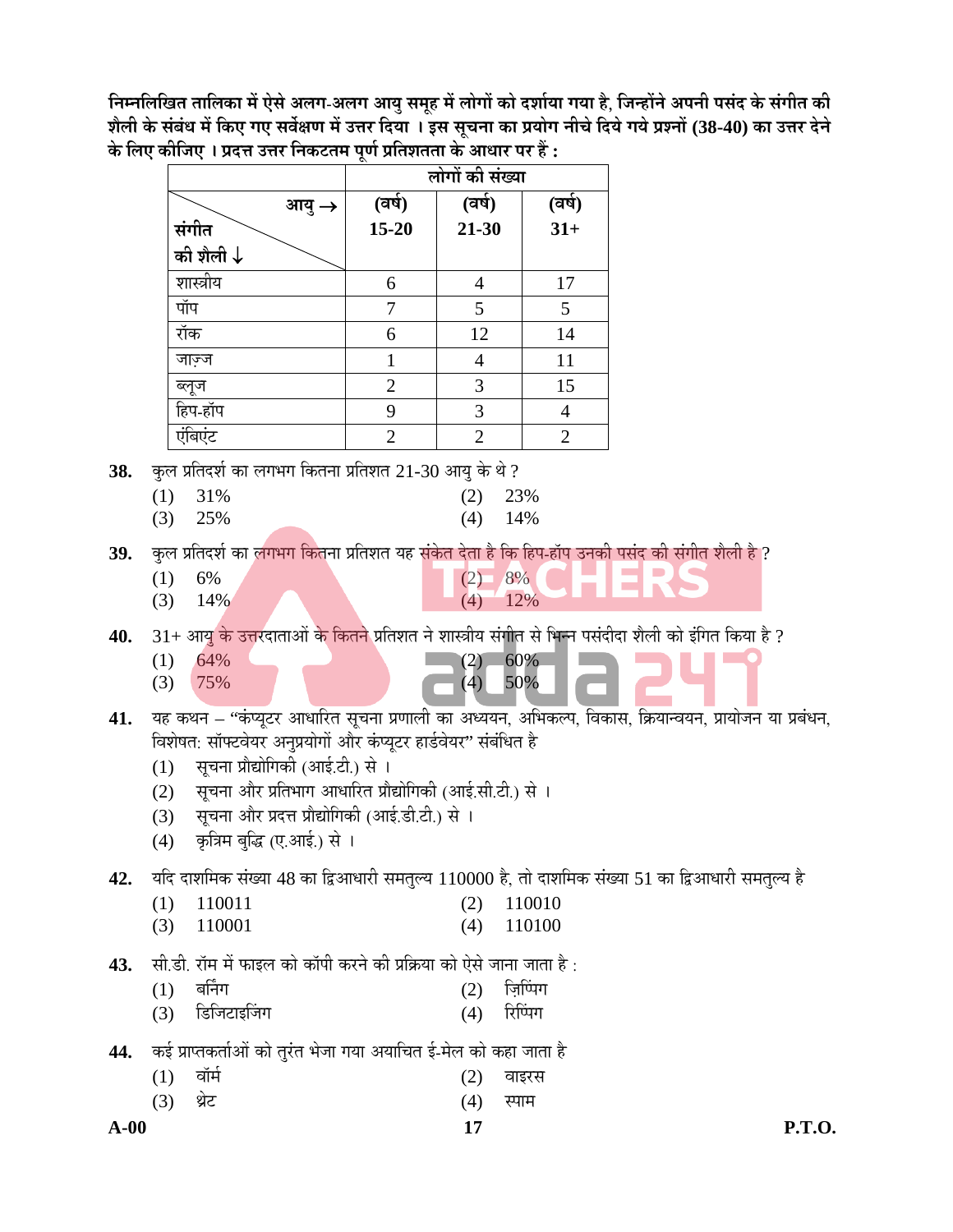**45.** is a type of memory circuitry that holds the computer's start-up routine.

- (1) RIM (Read Initial Memory)
- (2) RAM (Random Access Memory)
- (3) ROM (Read Only Memory)
- (4) Cache Memory
- **46.** An ASCII is a character-encoding scheme that is employed by personal computers in order to represent various characters, numbers and control keys that the computer user selects on the keyboard. ASCII is an acronym for
	- (1) American Standard Code for Information Interchange
	- (2) American Standard Code for Intelligent Information
	- (3) American Standard Code for Information Integrity
	- (4) American Standard Code for Isolated Information
- **47.** Identify the air pollutant in urban areas which irritates eyes and also respiratory tract of human beings.
	- (1) Particulate matter (2) Oxides of nitrogen
		-
- 
- (3) Surface ozone (4) Carbon monoxide
- **48.** Which of the following is the largest source of water pollution in major rivers of India ?
	- (1) Untreated sewage
	- (2) Agriculture run-off
	- (3) Unregulated small scale industries
	- (4) Religious practices
- **49.** Sustainable development goals have specific targets to be achieved by
- $(1)$  2022 (2) 2030
- $(3)$  2040  $(4)$  2050
- **50.** Indian government's target of producing power from biomass by the year 2022, is
	- (1) 50 MW (2) 25 MW
	- (3) 15 MW (4) 10 MW
- **51. Assertion (A) :** Conserving our soil resources is critical to human survival. **Reason (R)** : Soil is home to many micro-organisms and contains minerals. Choose the correct code :
	- (1) Both (A) and (R) are correct and (R) is the correct explanation of (A).
	- (2) Both (A) and (R) are correct but (R) is not the correct explanation of (A).
	- (3) (A) is true and  $(R)$  is false.
	- (4) (A) is false and  $(R)$  is true.
- **52.** World Meteorological Organisation's (WMO) objective has been to reduce the number of deaths due to hydrometeorological disasters over the decade 2010-2019 by (with reference to the decade 1994-2003)
	- (1) 25% (2) 50% (3) 75% (4) 80%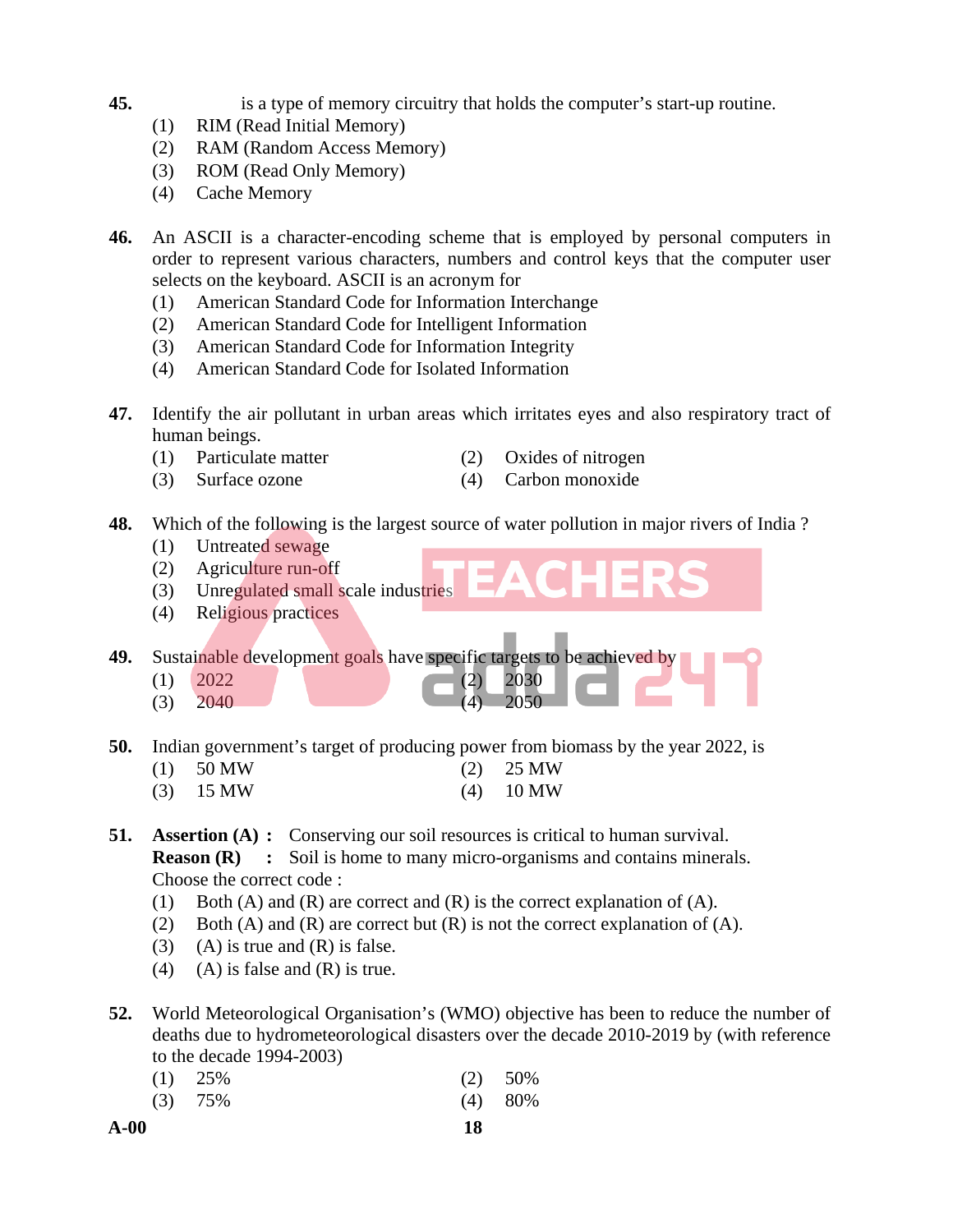- **45.** \_\_\_\_\_\_\_\_\_ ´Öê´ÖÖê¸ß ÃÖÙÛ ™Òß Û Ö ‹Û ¯ÖÏÛ Ö¸ Æî, •ÖÖê Û ´¯µÖ晸 Ûê Ù֙Ô-†¯Ö ¹ ™ß®Ö Û Öê ¬ÖÖ¸ÞÖ Û ¸ŸÖÖ Æî …
	- (1) आर.आई.एम. (रीड इनीशियल मेमोरी)
	- (2) आर.ए.एम. (रेंडम ऐक्सेस मेमोरी)
	- (3) आर.ओ.एम. (रीड ओनली मेमोरी)
	- (4) कैशे मेमोरी
- **46.** ए.एस.सी.आई.आई. एक कैरेक्टर एन-कोडिंग स्कीम है, जो वैयक्तिक कंप्यूटर द्वारा नियोजित की जाती है ताकि ऐसे विभिन्न कैरेक्टरों, संख्याओं और नियंत्रण कुंजियों को व्यक्त किया जा सके, जिनका कम्प्यूटर प्रयोक्ता की-बोर्ड पर "चयन करता है, ए.एस.सी.आई.आई. के लिए एक एक्रोनिम (परिवर्णी) है ।
	- (1) सुचना के अंतर्विनिमय के लिए अमरीकी मानक कोड
	- (2) बुद्धिमत्तापूर्ण सूचना के लिए अमरीकी मानक कोड
	- (3) सूचना की सत्यनिष्ठा के लिए अमरीकी मानक कोड
	- (4) पृथक् सूचना के लिए अमरीकी मानक कोड
- 47. शहरी क्षेत्रों के ऐसे वायु प्रदूषक को चिहनित कीजिए, जिससे मनुष्य की आँखों और श्वसन नली में जलन होती है ।
	- (1) विशिष्ट पदार्थ (पर्टिकुलेट मैटर) (2) नाइट्रोजन का ऑक्साइड
		-
	- (3) ÃÖŸÖÆß †Öê•ÖÌÖê®Ö (4) Û Ö²ÖÔ®Ö ´ÖÖê®ÖÖêŒÃÖÖ‡›
		-

# 48. भारत की बड़ी-बड़ी <mark>नदियों में जल प्रदूषण का निम्नलिखित में से सबसे बड़ा स्रोत क्या है ?</mark>

- $(1)$  असंसाधित मलजल (2) कृषि संबंधी जल-प्रवाह (3) अविनियमित लघु उद्योग (4) धार्मिक रीति-रिवाज 49. संपोषक विकास का लक्ष्य निम्नलिखित में से किस वर्ष तक प्राप्त करने का विशिष्ट लक्ष्य है  $(1)$  2022 (2) 2030 (3) 2040 (4) 2050 50. वर्ष 2022 तक बायोमास से विद्युत उत्पादन हेतु सरकार का लक्ष्य है  $(1)$  50 मे.बा. (2) 25 मे.बा.  $(3)$  15 मे.बा. (4) 10 मे.बा. **51. अभिकथन (A) :** हमारे मृदा संसाधनों का संरक्षण मानव जीवन के लिए महत्वपूर्ण है । **तर्क (R) :** मदा कई सुक्ष्म जीवों का वास है और इसमें खनिज हैं । सही कूट का चयन कीजिए :  $(1)$   $(A)$  और  $(R)$  दोनों सही हैं और  $(R)$ ,  $(A)$  की सही व्याख्या है । (2) (A) और (R) दोनों सही हैं, लेकिन (R), (A) की सही व्याख्या नहीं है ।
	- (3)  $(A)$  सही है और  $(R)$  गलत है ।
	- (4)  $(A)$  गलत है और (R) सही है ।
- 52. विश्व मौसम संगठन (डब्ल्यू.एम.ओ.) का उदुदेश्य 2010-2019 के दशक में जल-मौसम (हाइड्रोमीटीओरोलॉजीकल) आपदाओं के कारण मृत्यु की संख्या (1994-2003 के दशक की तुलना में) कितना कम करना है ?
- (1) 25% (2) 50%
- (3) 75% (4) 80%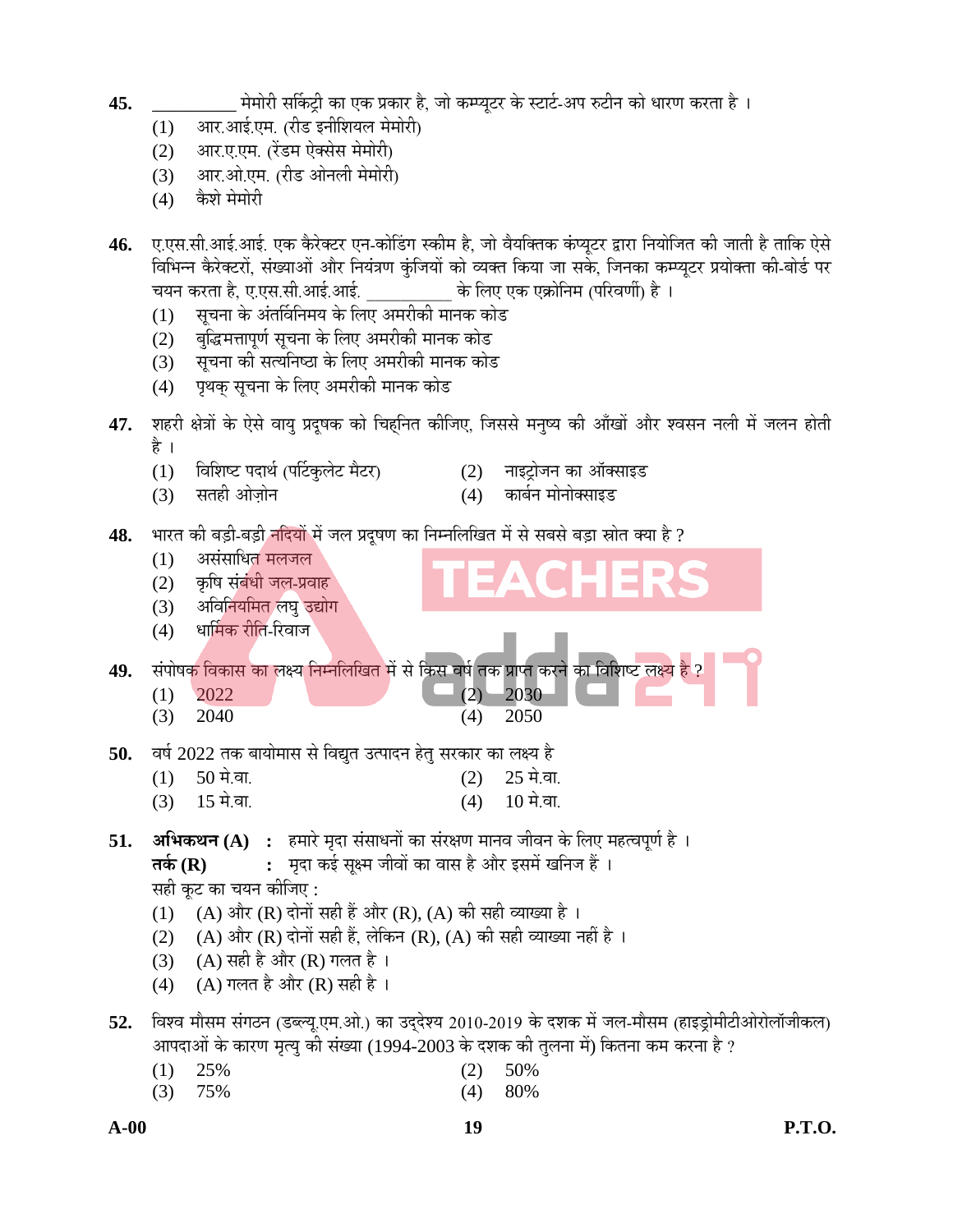- **53.** Which of the following core values among the institutions of higher education are promoted by the NAAC (National Assessment and Accreditation Council) ?
	- (a) Contributing to national development.
	- (b) Fostering global competencies among the students.
	- (c) Inculcating a value system among students and teachers.
	- (d) Promoting the optimum utilization of the infrastructure.

Select the correct answer from the codes given below :

**Codes :** 

- (1) (b), (c) and (d) (2) (a), (b) and (c)
- (3) (a), (c) and (d) (4) (a), (b), (c) and (d)
- **54.** The best way for providing value education is through
	- (1) discussions on scriptural texts (2) lectures / discourses on values
	- (3) seminars / symposia on values (4) mentoring / reflective sessions on values
- **55.** The National Judicial Appointments Commission (NJAC) has been declared unconstitutional by
	- (1) The Supreme Court of India
	- (2) The High Court
	- (3) The High Court and the Supreme Court both
	- (4) The President of India

### **56.** Which of the following statements about the Indian political system is/are correct?

- (a) The President is both Head of the State and Head of the Government.
- (b) Parliament is Supreme.
- (c) The Supreme Court is the guardian of the Constitution.
- (d) The Directive Principles of State Policy are justiciable.

Select the correct answer from the codes given below :

- (1) (a), (b), (c) and (d) (2) (b), (c) and (d)
- (3) (b) and (c)  $(4)$  (c) only
- 
- **57.** Which of the following are the fundamental duties ?
	- (a) To respect the National Flag.
	- (b) To protect and improve the natural environment.
	- (c) For a parent to provide opportunities for education to his/her child.
	- (d) To protect monuments and places of national importance.

Select the correct answer from the codes given :

# **Codes :**

- (1) (a), (b) and (c) (2) (a), (b) and (d)
- (3) (a), (c) and (d) (4) (a), (b), (c) and (d)
- **58.** Which of the following statements are correct in respect of Niti Aayog ?
	- (a) It is a constitutional body.
	- (b) It is a statutory body.
	- (c) It is neither a constitutional body nor a statutory body.
	- (d) It is a think-tank.

Select the correct answer from the codes given below :

- (1) (a) and (d)  $(2)$  (b) and (d)
- (3) (c) and (d)  $(4)$  (b), (c) and (d)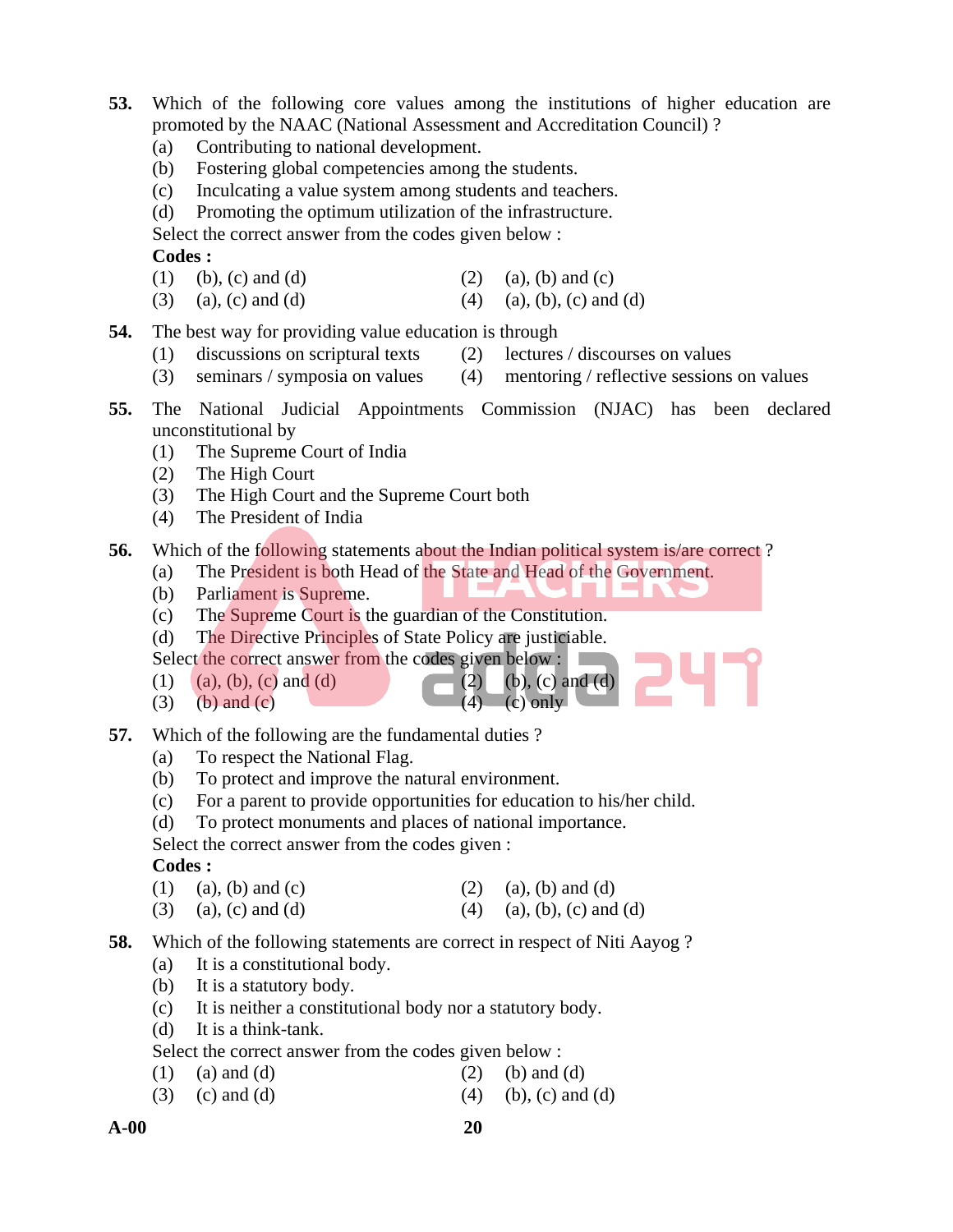| 53. | मूल्य को बढ़ावा दिया गया है ?<br>राष्ट्रीय विकास में अवदान<br>(a)<br>विद्यार्थियों में वैश्विक प्रवीणताओं का सम्पोषण<br>(b)<br>विद्यार्थियों और अध्यापकों में मूल्य-व्यवस्था विकसित करना<br>(c)<br>आधारिक सुविधाओं के इष्टतम उपयोग को बढ़ावा देना<br>(d)<br>नीचे दिए कूटों से सही उत्तर का चयन कीजिए :                                                                                             |                          | उच्च शिक्षा की संस्थाओं में राष्ट्रीय मूल्यांकन एवं प्रत्यायन परिषद् (नैक) द्वारा निम्नलिखित में से किस संकेंद्रक |
|-----|----------------------------------------------------------------------------------------------------------------------------------------------------------------------------------------------------------------------------------------------------------------------------------------------------------------------------------------------------------------------------------------------------|--------------------------|-------------------------------------------------------------------------------------------------------------------|
|     | कूट :<br>(b), (c) और $(d)$<br>(1)<br>(a), (c) और (d)<br>(3)                                                                                                                                                                                                                                                                                                                                        | (2)<br>(4)               | $(a)$ , $(b)$ और $(c)$<br>(a), (b), (c) और (d)                                                                    |
| 54. | मूल्य शिक्षा प्रदान करने का सर्वोत्तम तरीका है<br>शास्त्रीय ग्रंथों पर चर्चा<br>(1)<br>मूल्यों पर संगोष्ठियाँ/परिसंवाद<br>(3)                                                                                                                                                                                                                                                                      | (2)<br>(4)               | मूल्यों पर व्याख्यान/परिसंवादात्मक विवरण<br>मूल्यों पर आदर्शात्मक प्रस्तुति/विमर्शी सत्र                          |
| 55. | भारत के उच्चतम न्यायालय ने<br>(1)<br>उच्च न्यायालय ने<br>(2)<br>उच्च न्यायालय और उच्चतम न्यायालय दोनों ने<br>(3)<br>भारत के राष्ट्रपति ने<br>(4)                                                                                                                                                                                                                                                   |                          | राष्ट्रीय न्यायिक नियुक्ति आयोग (एन.जे.ए.सी.) को निम्नलिखित में किसने असंवैधानिक घोषित किया है ?                  |
| 56. | भारतीय राजनीतिक व्यवस्था के संबंध में निम्नलिखित में से कौन-सा/से कथन सही है/हैं ?<br>राष्ट्रपति, राज्याध्यक्ष और शासनाध्यक्ष दोनों हैं ।<br>(a)<br>संसद सर्वोच्च है ।<br>(b)<br>उच्चतम न्यायालय, संविधान का संरक्षक है ।<br>(c)<br>राज्य-नीति के निर्देशक सिद्धांत वादयोग्य हैं ।<br>(d)<br>नीचे दिए गए कूटों से सही उत्तर का चयन कीजिए :<br>$(a), (b), (c)$ और $(d)$<br>(1)<br>(b) और (c)<br>(3) | (2)<br>$\left( 4\right)$ | (b), (c) और (d)                                                                                                   |
| 57. | निम्नलिखित में से कौन-से मूल (मौलिक) कर्त्तव्य हैं ?<br>राष्ट्रीय ध्वज का सम्मान<br>(a)<br>(b)     प्राकृतिक पर्यावरण की रक्षा और उसमें सुधार<br>माता-पिता द्वारा अपने बच्चे को शिक्षा के अवसर प्रदान करना ।<br>(c)<br>राष्ट्रीय महत्त्व के स्मारकों और स्थलों की सुरक्षा करना ।<br>(d)<br>नीचे दिए गए कूटों से सही उत्तर का चयन कीजिए :<br>कूट :<br>(1)<br>(a), (b) और $(c)$                      |                          | (2) (a), (b) और (d)                                                                                               |
|     | (a), (c) और (d)<br>(3)                                                                                                                                                                                                                                                                                                                                                                             |                          | (4) (a), (b), (c) और (d)                                                                                          |
| 58. | नीति आयोग के संबंध में निम्नलिखित में से कौन से कथन सही हैं ?<br>यह एक संवैधानिक निकाय है ।<br>(a)<br>यह एक सांविधिक निकाय है ।<br>(b)<br>यह न तो संवैधानिक निकाय है, न ही सांविधिक निकाय है ।<br>(c)<br>यह एक चिंतन कोश (थिंक टैंक) है ।<br>(d)<br>नीचे दिए गए कूटों से सही उत्तर का चयन कीजिए :<br>(a) और $(d)$<br>(1)                                                                           | (2)                      | (b) और $(d)$                                                                                                      |

(3) (c)  $\hat{\mathfrak{R}}(d)$  (4) (b), (c)  $\hat{\mathfrak{R}}(d)$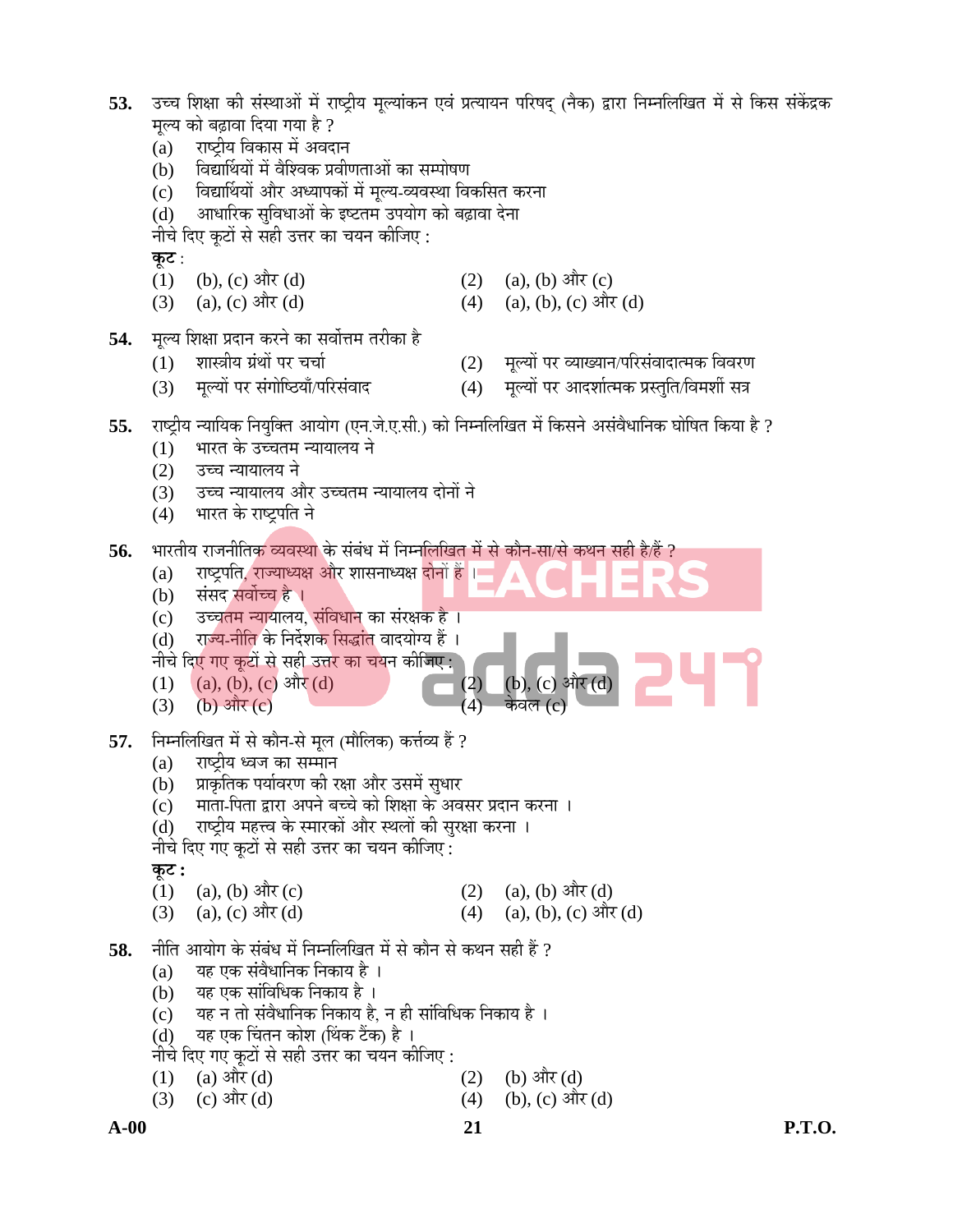**59.** A college level assistant professor has planned his/her lectures with an intent to develop cognitive dimensions of students centered on skills of analysis and synthesis. Below, given are two sets of items  $Set - I$  consisting of levels of cognitive interchange and Set – II comprising basic requirements for promoting them. Match the two sets and indicate your answer by choosing the correct alternative from the code :

|     | $Set-I$                              |                | $Set - II$                                                                     |  |  |  |  |
|-----|--------------------------------------|----------------|--------------------------------------------------------------------------------|--|--|--|--|
|     | (Levels of Cognitive<br>Interchange) |                | (Basic requirements for promoting cognitive)<br>interchange)                   |  |  |  |  |
| a.  | Memory level                         | $\mathbf{i}$ . | Giving opportunity for discriminating<br>examples and non-examples of a point. |  |  |  |  |
| b.  | Understanding level                  | ii.            | Recording the important points made<br>during the presentations.               |  |  |  |  |
| c.  | Reflective level                     | iii.           | Asking the students to discuss various<br>items of information.                |  |  |  |  |
|     |                                      | iv.            | Critically analyzing the points to be made<br>and discussed.                   |  |  |  |  |
|     | Codes:                               |                |                                                                                |  |  |  |  |
| (1) | b<br>a<br>ii                         |                |                                                                                |  |  |  |  |

**60.** Which set of learner characteristics may be considered helpful in designing effective teaching-learning systems ? Select the correct alternative from the codes given below :

adda 247

- (i) Prior experience of learners in respect of the subject.
- (ii) Interpersonal relationships of learner's family friends.
- (iii) Ability of the learners in respect of the subject.
- (iv) Student's language background.
- (v) Interest of students in following the prescribed dress code.
- (vi) Motivational-orientation of the students.

#### **Codes :**

 $(2)$  iii iv ii

 $(3)$  ii i iv  $(4)$  i iiiii

- (1) (i), (ii), (iii) and (iv) (2) (i), (iii), (iv) and (vi)
- (3) (ii), (iii), (iv) and (v) (4) (iii), (iv), (v) and (vi)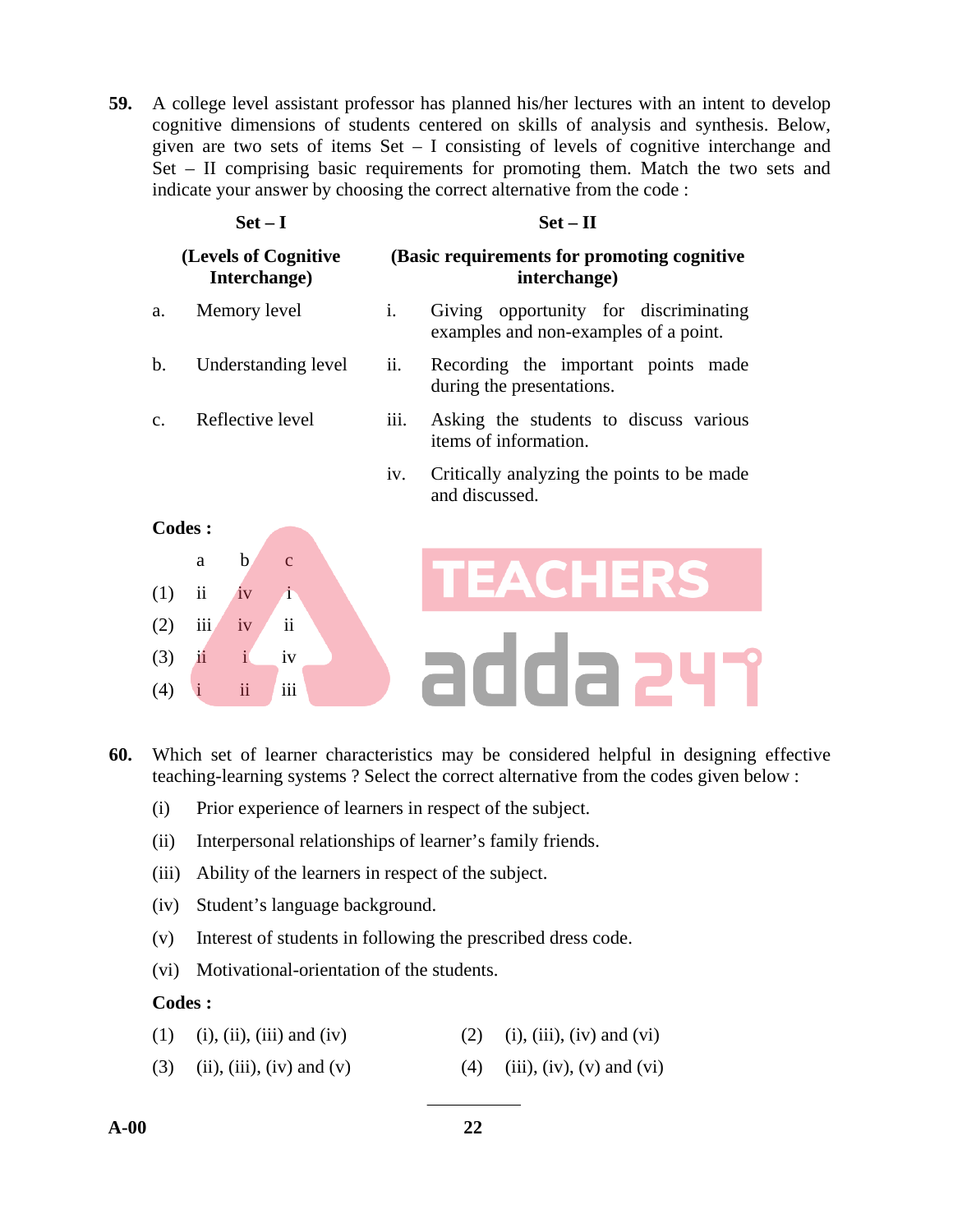59. एक महाविद्यालय स्तर के सहायक प्रोफेसर ने विश्लेषण और संश्लेषण कौशल पर केंद्रित. विद्यार्थियों के संज्ञानात्मक आयाम का विकास करने के उददेश्य से अपने व्याख्यानों की एक योजना बनाई है । नीचे मदों के दो सेट दिए गए हैं – सेट-I संज्ञानात्मक अंतर्विनिमय के स्तर से संबंधित है और सेट-II उन्हें बढ़ावा देने के लिए मूलभूत अपेक्षाओं से संबंधित है । दोनों सेटों को सुमेलित कीजिए और कूट से सही विकल्प का चयन करके अपना उत्तर दीजिए :

| सेट – I        |                                        |      | सेट $ \Pi$                                                                                                 |  |  |
|----------------|----------------------------------------|------|------------------------------------------------------------------------------------------------------------|--|--|
|                |                                        |      | (संज्ञानात्मक अंतर्विनिमय का स्तर) ) (संज्ञानात्मक अंतर्विनिमय को बढ़ावा देने के लिए मूलभूत<br>आवश्यकताएँ) |  |  |
| a.             | स्मृति स्तर                            | i.   | किसी बिंदु के उदाहरणों और गैर-उदाहरणों को पृथक<br>करने का अवसर देना ।                                      |  |  |
| $\mathbf b$ .  | अवबोध स्तर                             | ii.  | प्रस्तुतीकरण के दौरान दिए गए महत्वपूर्ण बिंदुओं को<br>दर्ज करना ।                                          |  |  |
| C <sub>1</sub> | विमर्शी स्तर                           | iii. | सूचना के विभिन्न मदों पर चर्चा करने के लिए<br>विद्यार्थियों से कहना ।                                      |  |  |
|                |                                        | iv.  | विवेच्य बिंदुओं का आलोचनात्मक विश्लेषण करना<br>और उन पर चर्चा करना ।                                       |  |  |
| कूट :          | b<br>a<br>$\mathbf{C}$                 |      | TEACHERS                                                                                                   |  |  |
| (1)            | ii<br>$\mathbf{i}$<br>iv               |      |                                                                                                            |  |  |
| (2)            | $\overline{\mathbf{u}}$<br>iii<br>iv   |      |                                                                                                            |  |  |
| (3)            | ii<br>$\mathbf{i}$<br>iv               |      | adda 24                                                                                                    |  |  |
| (4)            | iii<br>$\mathbf{i}$<br>$\overline{11}$ |      |                                                                                                            |  |  |
|                |                                        |      |                                                                                                            |  |  |

60. प्रभावी शिक्षण-अधिगम व्यवस्थाओं के अभिकल्पन में शिक्षार्थी की विशेषताओं का कौन सा सेट सहायक समझा जा सकता है ? नीचे दिए गए कूट से सही विकल्प का चयन कीजिए :

- (i) विषय के संबंध में अधिगमकर्ताओं का पूर्व-अनुभव
- (ii) अधिगमकर्ताओं के परिवार के मित्रों का अंतर्वेयक्तिक संबंध
- (iii) विषय के संदर्भ में अधिगमकर्ताओं की योग्यता
- (iv) विद्यार्थियों की भाषा-पृष्ठभूमि
- (v) निर्धारित ड्रेस कोड अपनाने में विद्यार्थियों की रुचि
- (vi) विद्यार्थियों का अभिप्रेरणात्मक अभिमुखीकरण

 $\overline{\phi}$ :

- (1) (i), (ii), (iii) और (iv) (2) (i), (iii), (iv) और (vi)
- (3) (ii), (iii), (iv)  $\frac{\partial \mathbf{r}}{\partial x}$  (v) (4) (iii), (iv), (v)  $\frac{\partial \mathbf{r}}{\partial y}$  (vi)